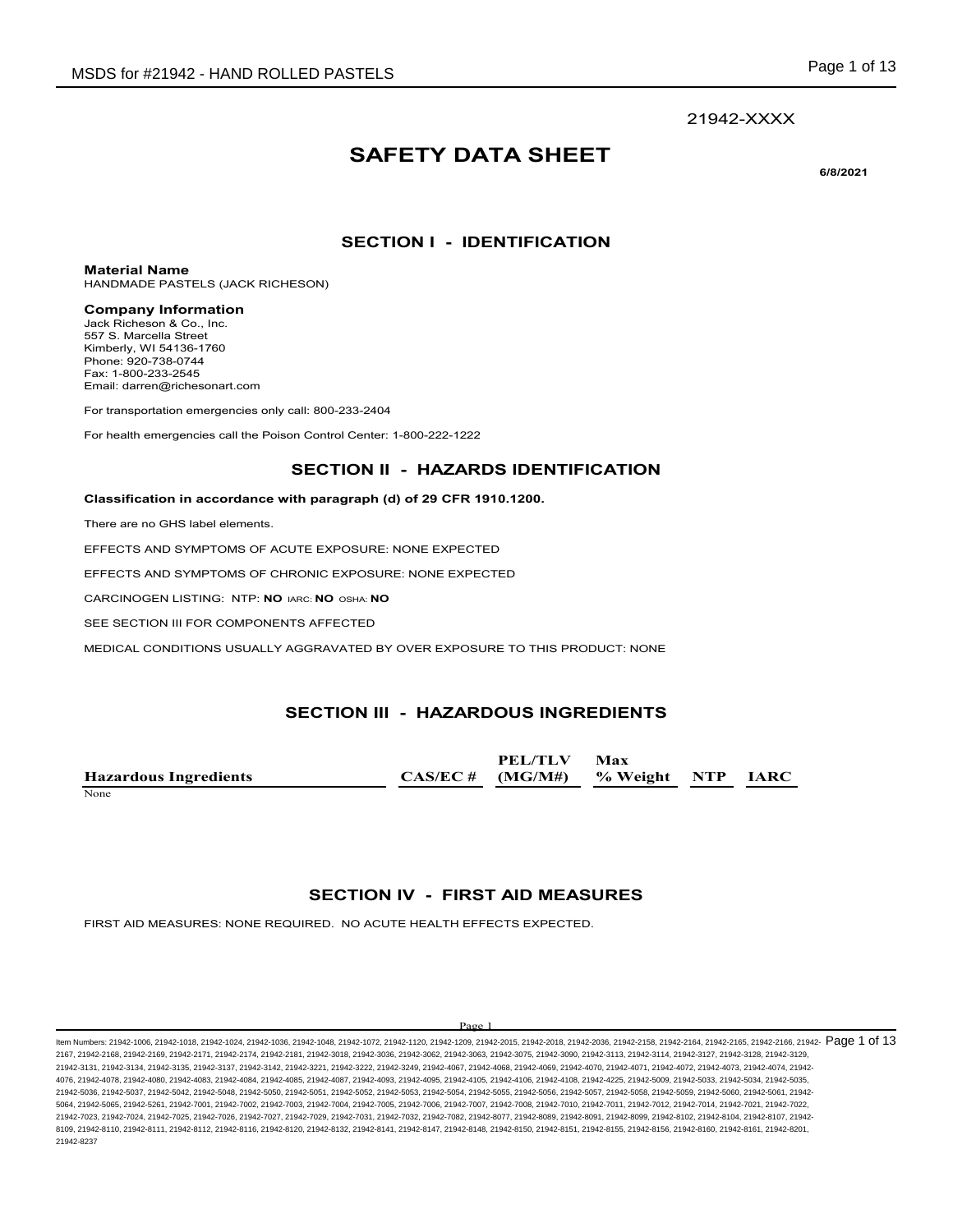## **SECTION V - FIRE FIGHTING MEASURES**

FLASH POINT (METHOD): N/A  $\overline{A}$  autoignition temperature: N/A EXPLOSION LIMITS IN AIR (% BY VOLUME): NOT EXPLOSIVE EXTINGUISHING MEDIA: NO SPECIAL MEDIA REQUIRED FIRE FIGHTING PROCEDURES: NO SPECIAL FIRE FIGHTING PROCEDURES REQUIRED UNUSUAL FIRE & EXPLOSION HAZARDS: NOT COMBUSTIBLE

## **SECTION VI - ACCIDENTAL RELEASE MEASURES**

STEPS TO BE TAKEN IN CASE A MATERIAL IS SPILLED: Clean up in accordance with all applicable regulations. Absorb spillage with noncombustible, absorbent material. For waste disposal, see Section XIII

## **SECTION VII - HANDLING AND STORAGE**

PRECAUTIONS TO BE TAKEN DURING STORAGE AND HANDLING: Good industrial hygiene practice requires that exposure be maintained below the TLV. This is preferably achieved through the provision of adequate ventilation. When exposure cannot be adequately controlled in this way, personal respiratory protection should be employed.

### **SECTION VIII - EXPOSURE CONTROLS / PERSONAL PROTECTION**

RESPIRATORY PROTECTION AND SPECIAL VENTILATION REQUIREMENTS: NONE REQUIRED OTHER PROTECTIVE EQUIPMENT (GLOVES, GOGGLES, ETC): NONE REQUIRED WORK/HYGIENE PRACTICES: NONE REQUIRED ENGINEERING CONTROLS: NONE REQUIRED

## **SECTION IX - PHYSICAL AND CHEMICAL PROPERTIES**

BOILING POINT: N/A<br>
VAPOR PRESSURE: N/A<br>
VAPOR PRESSURE: N/A SPECIFIC VAPOR DENSITY (AIR=1): N/A<br>SOLUBILITY IN WATER: N/A

FLASH POINT (METHOD): N/A<br>SPECIFIC GRAVITY: N/A REACTIVITY IN WATER: NON-REACTIVE

## **SECTION X - STABILITY AND REACTIVITY**

HAZARDOUS POLYMERIZATION PRODUCTS: N/A STABILITY: STABLE CONDITIONS TO AVOID: N/A INCOMPATIBILITY (MATERIALS TO AVOID): N/A HAZARDOUS DECOMPOSITION PRODUCTS: Carbon monoxide, carbon dioxide and smoke

## **SECTION XI - TOXICOLOGICAL INFORMATION**

ACUTE EFFECTS ASSOCIATED WITH USE OF THIS MATERIAL: NONE EXPECTED The summated LD50 is >50000 mg/kg. The summated LC50 is 17172 mg/cubic meter. This product is not considered to be a known or suspected human carcinogen by NTP, IARC or OSHA (see section III)

## **SECTION XII - ECOLOGICAL INFORMATION**

HARMFUL EFFECTS KNOWN OTHER THAN THOSE ASSOCIATED WITH SUSPENDED INERT SOLIDS IN WATER.

#### $D_{\alpha\alpha\beta}$

ltem Numbers: 21942-1006, 21942-1018, 21942-1024, 21942-1036, 21942-1048, 21942-1072, 21942-1120, 21942-2036, 21942-2018, 21942-2018, 21942-2168, 21942-2164, 21942-2166, 21942-2166, 21942-2166, 21942-2166, 21942-2166, 2194 2167, 21942-2168, 21942-2169, 21942-2171, 21942-2174, 21942-2181, 21942-3018, 21942-3036, 21942-3062, 21942-3063, 21942-3075, 21942-3090, 21942-3113, 21942-3114, 21942-3127, 21942-3128, 21942-3129, 21942-3131, 21942-3134, 21942-3135, 21942-3137, 21942-3142, 21942-3221, 21942-3222, 21942-3249, 21942-4067, 21942-4068, 21942-4069, 21942-4070, 21942-4071, 21942-4072, 21942-4073, 21942-4074, 21942- 4076, 21942-4078, 21942-4080, 21942-4083, 21942-4084, 21942-4085, 21942-4087, 21942-4093, 21942-4095, 21942-4105, 21942-4105, 21942-4108, 21942-4108, 21942-4108, 21942-425, 21942-5009, 21942-5009, 21942-5033, 21942-5034, 21 21942-5036, 21942-5037, 21942-5042, 21942-5048, 21942-5050, 21942-5051, 21942-5052, 21942-5053, 21942-5054, 21942-5055, 21942-5056, 21942-5057, 21942-5058, 21942-5059, 21942-5060, 21942-5061, 21942- 5064, 21942-5065, 21942-5261, 21942-7001, 21942-7002, 21942-7003, 21942-7004, 21942-7005, 21942-7006, 21942-7007, 21942-7008, 21942-7010, 21942-7011, 21942-7012, 21942-7014, 21942-7021, 21942-7022, 21942-7023, 21942-7024, 21942-7025, 21942-7026, 21942-7027, 21942-7029, 21942-7031, 21942-7032, 21942-7082, 21942-8077, 21942-8089, 21942-8091, 21942-8099, 21942-8102, 21942-8104, 21942-8107, 21942- 8109, 21942-8110, 21942-8111, 21942-8112, 21942-8116, 21942-8120, 21942-8132, 21942-8141, 21942-8147, 21942-8148, 21942-8150, 21942-8151, 21942-8155, 21942-8156, 21942-8160, 21942-8161, 21942-8201, 21942-8237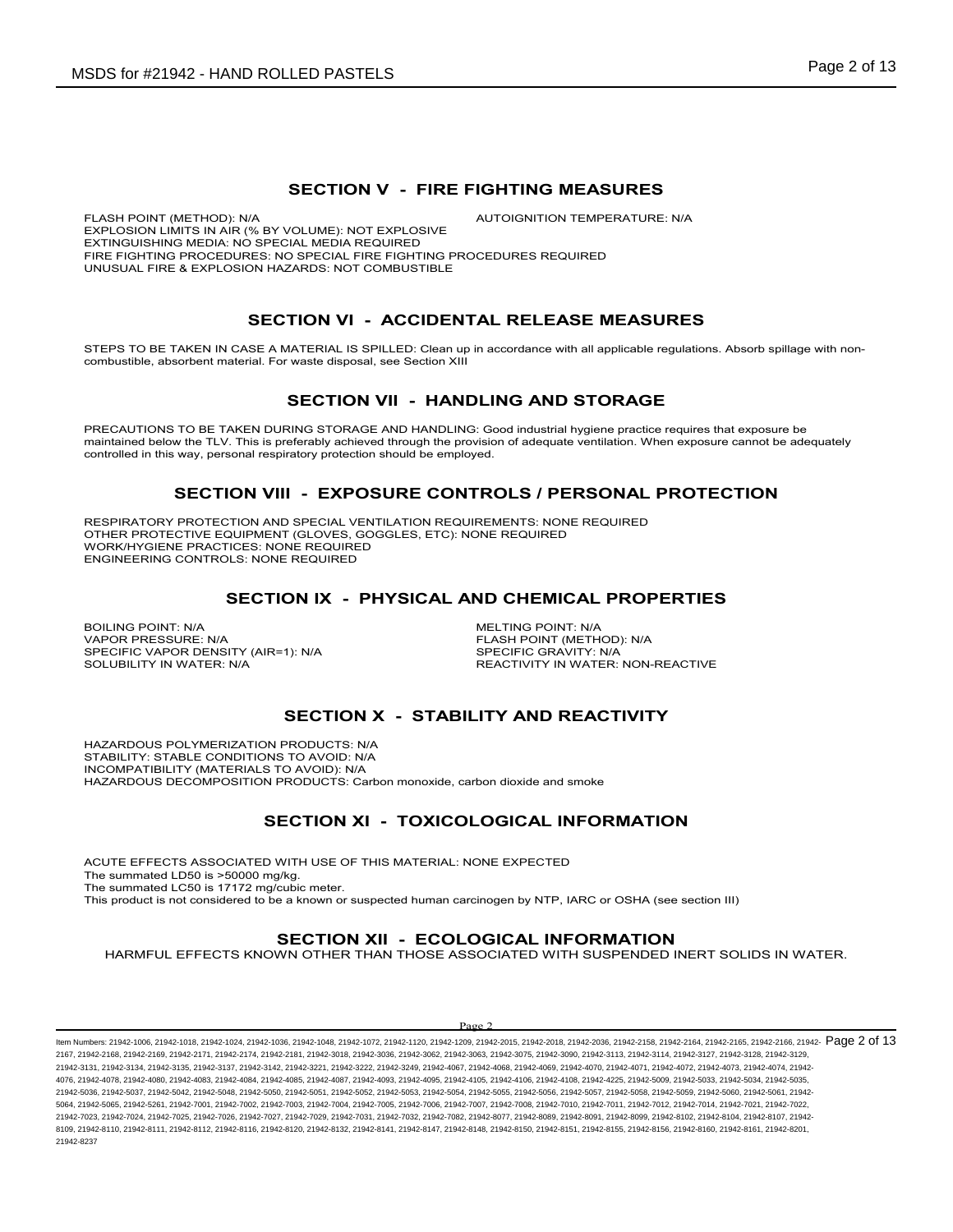## **SECTION XIII - DISPOSAL CONSIDERATIONS**

RCRA HAZARD CLASS (40 CFR 261): THIS PRODUCT IS NOT CLASSIFIED AS A HAZARDOUS WASTE. WASTE DISPOSAL METHOD: DISPOSE OF IN ACCORDANCE WITH FEDERAL, STATE AND LOCAL REGULATIONS.

## **SECTION XIV - TRANSPORTATION INFORMATION**

U.S. DOT (49 CFR 172.101): THIS IS NOT A HAZARDOUS MATERIAL AS CLASSIFIED BY CFR 172.101.

## **SECTION XV - REGULATORY INFORMATION**

CONTENTS OF THIS SDS COMPLY WITH OSHA HAZARD COMMUNICATION STANDARD 29 CFR 1910.1200

EPA SARA TITLE III CHEMICAL LISTINGS: SECTION 302.4 EXTREMELY HAZARDOUS SUBSTANCES (40 CFR 355): **NONE** 

SECTION 313 TOXIC CHEMICALS (40 CFR 372): NONE

INTERNATIONAL REGULATIONS

CANADIAN WHMIS: THIS PRODUCT IS A CONTROLLED PRODUCT UNDER CANADA'S WORKPLACE HAZARDOUS MATERIALS INFORMATION SYSTEM. IT CONTAINS THE FOLLOWING TOXIC OR HIGHLY TOXIC MATERIALS: COPPER PHTHALOCYANINE FERRIC OXIDE

SUPPLEMENTAL STATE COMPLIANCE INFORMATION:

THIS PRODUCT CONTAINS THE FOLLOWING CHEMICAL(S) LISTED UNDER CALIFORNIA'S RIGHT TO KNOW PROGRAM: PIGMENT WHITE 6 (TITANIUM DIOXIDE)

THIS PRODUCT CONTAINS THE FOLLOWING CHEMICAL(S) LISTED UNDER NEW JERSEY'S RIGHT TO KNOW PROGRAM: PIGMENT RED 101 PIGMENT WHITE 6

THIS PRODUCT CONTAINS THE FOLLOWING CHEMICAL(S) REQUIRING NOTIFICATION TO THE STATE OF WASHINGTON UNDER THEIR CHILDREN'S SAFE PRODUCTS ACT: NONE

THIS PRODUCT CONTAINS THE FOLLOWING CHEMICAL(S) LISTED IN FLORIDA'S TOXIC SUBSTANCE LIST: IRON OXIDE FUME

THIS PRODUCT CONTAINS THE FOLLOWING CHEMICAL(S) LISTED IN MAINE'S PRIORITY CHEMICAL LIST: NONE

THIS PRODUCT CONTAINS THE FOLLOWING CHEMICALS CONSIDERED BY VERMONT AS BEING OF VERY HIGH CONCERN TO CHILDREN: **NONE** 

THIS PRODUCT CONTAINS THE FOLLOWING CHEMICAL(S) LISTED IN MASSACHUSETTS HAZARDOUS SUBSTANCE LIST: IRON OXIDE DUST TITANIUM DIOXIDE

THIS PRODUCT CONTAINS THE FOLLOWING CHEMICAL(S) LISTED ON MICHIGAN'S CRITICAL MATERIALS REGISTER: NONE

THIS PRODUCT CONTAINS THE FOLLOWING CHEMICAL(S) LISTED ON MINNESOTA'S HAZARDOUS SUBSTANCES LIST: IRON OXIDE FUME (FE2O3) AS FE

### Page 3

ltem Numbers: 21942-1006, 21942-1018, 21942-1024, 21942-1036, 21942-1048, 21942-1072, 21942-1120, 21942-2036, 21942-2018, 21942-2018, 21942-2168, 21942-2164, 21942-2166, 21942-2166, 21942-2166, 21942-2166, 21942-2166, 2194 2167, 21942-2168, 21942-2169, 21942-2171, 21942-2174, 21942-2181, 21942-3018, 21942-3036, 21942-3062, 21942-3063, 21942-3075, 21942-3090, 21942-3113, 21942-3114, 21942-3127, 21942-3128, 21942-3129, 21942-3131, 21942-3134, 21942-3135, 21942-3137, 21942-3142, 21942-3221, 21942-3222, 21942-3249, 21942-4067, 21942-4068, 21942-4069, 21942-4070, 21942-4071, 21942-4072, 21942-4073, 21942-4074, 21942- 4076, 21942-4078, 21942-4080, 21942-4083, 21942-4084, 21942-4085, 21942-4087, 21942-4093, 21942-4095, 21942-4105, 21942-4105, 21942-4108, 21942-4108, 21942-425, 21942-425, 21942-5009, 21942-5033, 21942-5033, 21942-5034, 219 21942-5036, 21942-5037, 21942-5042, 21942-5048, 21942-5050, 21942-5051, 21942-5052, 21942-5053, 21942-5054, 21942-5055, 21942-5056, 21942-5057, 21942-5058, 21942-5059, 21942-5060, 21942-5061, 21942- 5064, 21942-5065, 21942-5261, 21942-7001, 21942-7002, 21942-7003, 21942-7004, 21942-7005, 21942-7006, 21942-7007, 21942-7008, 21942-7010, 21942-7011, 21942-7012, 21942-7014, 21942-7021, 21942-7022, 21942-7023, 21942-7024, 21942-7025, 21942-7026, 21942-7027, 21942-7029, 21942-7031, 21942-7032, 21942-7082, 21942-8077, 21942-8089, 21942-8091, 21942-8099, 21942-8102, 21942-8104, 21942-8107, 21942- 8109, 21942-8110, 21942-8111, 21942-8112, 21942-8116, 21942-8120, 21942-8132, 21942-8141, 21942-8147, 21942-8148, 21942-8150, 21942-8151, 21942-8155, 21942-8156, 21942-8160, 21942-8161, 21942-8201, 21942-8237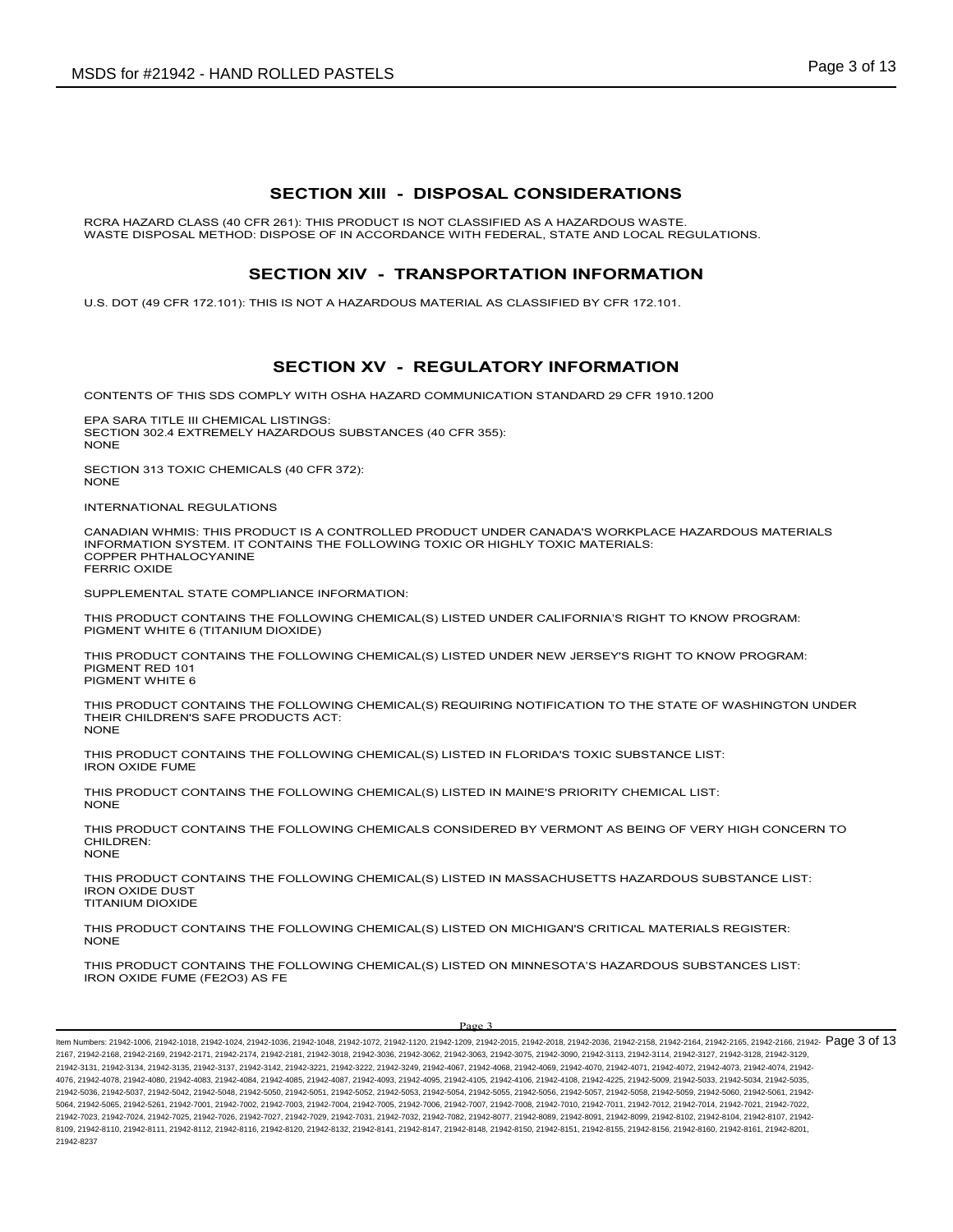LIMESTONE TITANIUM DIOXIDE

THIS PRODUCT CONTAINS THE FOLLOWING CHEMICAL(S) LISTED IN PENNSYLVANIA'S HAZARDOUS SUBSTANCES LIST: IRON OXIDE TITANIUM OXIDE

### Under CPSC's consumer product regulations (16CFR1500.3 and 150014), this product has the following required acute and chronic hazard labeling:

### **NONE**

## **SECTION XVI - OTHER INFORMATION**

Disclaimer: We believe the statements, technical information and recommendations contained herein are reliable, but they are given without warranty or guarantee of any kind. The information contained in this document applies to this specific material as supplied. It may not be valid for this material if it is used in combination with any other materials. It is the user's responsibility to satisfy oneself as to the suitability and completeness of this information for the user's own particular use.

**LAST REVISION DATE: 06/08/2021**

**Prepared by Duke OEM Toxicology**

Page 4

ltem Numbers: 21942-1006, 21942-1018, 21942-1024, 21942-1036, 21942-1048, 21942-1072, 21942-1120, 21942-2036, 21942-2018, 21942-2018, 21942-2168, 21942-2164, 21942-2166, 21942-2166, 21942-2166, 21942-2166, 21942-2166, 2194 2167, 21942-2168, 21942-2169, 21942-2171, 21942-2174, 21942-2181, 21942-3018, 21942-3036, 21942-3062, 21942-3063, 21942-3075, 21942-3090, 21942-3113, 21942-3114, 21942-3127, 21942-3128, 21942-3129, 21942-3131, 21942-3134, 21942-3135, 21942-3137, 21942-3142, 21942-3221, 21942-3222, 21942-3249, 21942-4067, 21942-4068, 21942-4069, 21942-4070, 21942-4071, 21942-4072, 21942-4073, 21942-4074, 21942- 4076, 21942-4078, 21942-4080, 21942-4083, 21942-4084, 21942-4085, 21942-4087, 21942-4093, 21942-4095, 21942-4105, 21942-4106, 21942-4108, 21942-4225, 21942-5009, 21942-5033, 21942-5034, 21942-5035, 21942-5036, 21942-5037, 21942-5042, 21942-5048, 21942-5050, 21942-5051, 21942-5052, 21942-5053, 21942-5054, 21942-5055, 21942-5056, 21942-5057, 21942-5058, 21942-5059, 21942-5060, 21942-5061, 21942- 5064, 21942-5065, 21942-5261, 21942-7001, 21942-7002, 21942-7003, 21942-7004, 21942-7005, 21942-7006, 21942-7007, 21942-7008, 21942-7010, 21942-7011, 21942-7012, 21942-7014, 21942-7021, 21942-7022, 21942-7023, 21942-7024, 21942-7025, 21942-7026, 21942-7027, 21942-7029, 21942-7031, 21942-7032, 21942-7082, 21942-8077, 21942-8089, 21942-8091, 21942-8099, 21942-8102, 21942-8104, 21942-8107, 21942- 8109, 21942-8110, 21942-8111, 21942-8112, 21942-8116, 21942-8120, 21942-8132, 21942-8141, 21942-8147, 21942-8148, 21942-8150, 21942-8151, 21942-8155, 21942-8156, 21942-8160, 21942-8161, 21942-8201, 21942-8237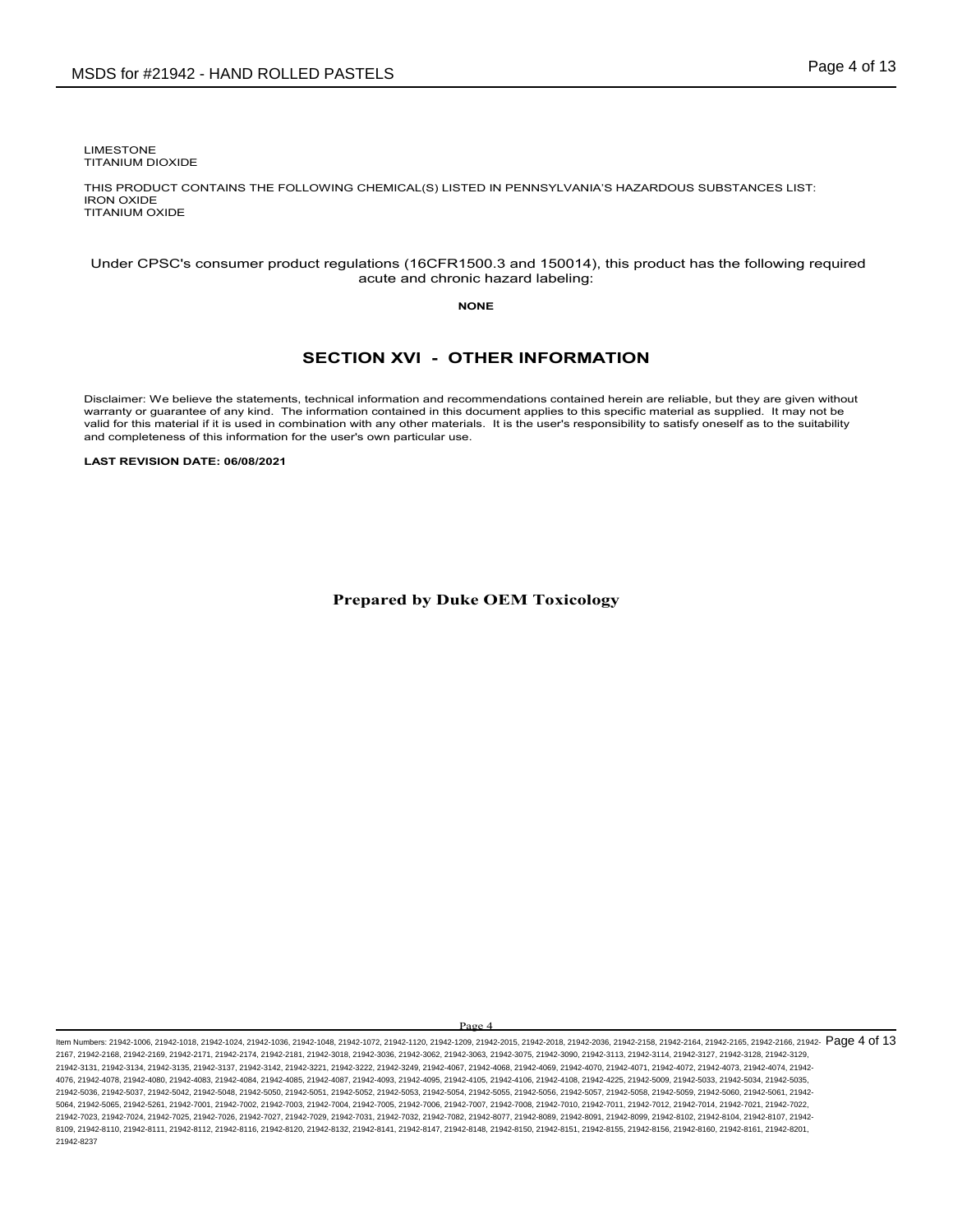## **COLOR INFORMATION**

THIS SDS APPLIES TO THE FOLLOWING COLORS WHICH ARE ASSOCIATED WITH HAZARDOUS AND/OR NON-HAZARDOUS INGREDIENTS

| <b>BLUE 1</b><br>(NONE)<br><b>BLUE 10</b><br>(NONE)<br><b>BLUE 11</b><br>(NONE)<br>BLUE 12<br>(NONE)<br><b>BLUE 13</b><br>(NONE)<br><b>BLUE 14</b><br>(NONE)<br><b>BLUE 15</b><br>(NONE)<br><b>BLUE 16</b><br>(NONE)<br><b>BLUE 17</b><br>(NONE)<br><b>BLUE 18</b><br>(NONE)<br><b>BLUE 19</b><br>(NONE)<br>BLUE 2<br>(NONE)<br><b>BLUE 20</b><br>(NONE)<br>BLUE 21<br>(NONE)<br><b>BLUE 22</b><br>(NONE)<br><b>BLUE 23</b><br>(NONE)<br><b>BLUE 24</b><br>(NONE)<br><b>BLUE 25</b><br>(NONE)<br><b>BLUE 26</b><br>(NONE)<br><b>BLUE 27</b><br>(NONE)<br><b>BLUE 28</b><br>(NONE)<br><b>BLUE 29</b><br>(NONE)<br>BLUE 3<br>(NONE)<br><b>BLUE 30</b><br>(NONE)<br>BLUE 31<br>(NONE)<br><b>BLUE 32</b><br>(NONE)<br>BLUE 33<br>(NONE)<br><b>BLUE 34</b><br>(NONE)<br>BLUE 35<br>(NONE)<br>BLUE 36<br>(NONE)<br><b>BLUE 37</b><br>(NONE)<br><b>BLUE 38</b><br>(NONE)<br><b>BLUE 39</b><br>(NONE)<br><b>BLUE 4</b><br>(NONE)<br><b>BLUE 5</b><br>(NONE)<br><b>BLUE 6</b><br>(NONE)<br><b>BLUE 7</b><br>(NONE)<br><b>BLUE 8</b><br>(NONE)<br><b>BLUE 9</b><br>(NONE)<br><b>EARTH-BROWN 1</b><br>(NONE)<br><b>EARTH-BROWN 10</b><br>(NONE)<br><b>EARTH-BROWN 11</b><br>(NONE)<br>EARTH-BROWN 12<br>(NONE)<br><b>EARTH-BROWN 13</b><br>(NONE)<br><b>EARTH-BROWN 14</b><br>(NONE)<br><b>EARTH-BROWN 15</b><br>(NONE)<br><b>EARTH-BROWN 16</b><br>(NONE)<br><b>EARTH-BROWN 17</b><br>(NONE)<br><b>EARTH-BROWN 18</b><br>(NONE)<br><b>EARTH-BROWN 19</b><br>(NONE)<br><b>EARTH-BROWN 2</b><br>(NONE)<br><b>EARTH-BROWN 20</b><br>(NONE)<br><b>EARTH-BROWN 21</b><br>(NONE)<br><b>EARTH-BROWN 22</b><br>(NONE)<br><b>EARTH-BROWN 23</b><br>(NONE)<br><b>EARTH-BROWN 24</b><br>(NONE)<br><b>EARTH-BROWN 25</b><br>(NONE) | <b>Product Color</b> | <b>SKU</b> | <b>Hazardous Ingredient</b> |
|--------------------------------------------------------------------------------------------------------------------------------------------------------------------------------------------------------------------------------------------------------------------------------------------------------------------------------------------------------------------------------------------------------------------------------------------------------------------------------------------------------------------------------------------------------------------------------------------------------------------------------------------------------------------------------------------------------------------------------------------------------------------------------------------------------------------------------------------------------------------------------------------------------------------------------------------------------------------------------------------------------------------------------------------------------------------------------------------------------------------------------------------------------------------------------------------------------------------------------------------------------------------------------------------------------------------------------------------------------------------------------------------------------------------------------------------------------------------------------------------------------------------------------------------------------------------------------------------------------------------------------------------------------------------------------------------------------------|----------------------|------------|-----------------------------|
|                                                                                                                                                                                                                                                                                                                                                                                                                                                                                                                                                                                                                                                                                                                                                                                                                                                                                                                                                                                                                                                                                                                                                                                                                                                                                                                                                                                                                                                                                                                                                                                                                                                                                                              |                      |            |                             |
|                                                                                                                                                                                                                                                                                                                                                                                                                                                                                                                                                                                                                                                                                                                                                                                                                                                                                                                                                                                                                                                                                                                                                                                                                                                                                                                                                                                                                                                                                                                                                                                                                                                                                                              |                      |            |                             |
|                                                                                                                                                                                                                                                                                                                                                                                                                                                                                                                                                                                                                                                                                                                                                                                                                                                                                                                                                                                                                                                                                                                                                                                                                                                                                                                                                                                                                                                                                                                                                                                                                                                                                                              |                      |            |                             |
|                                                                                                                                                                                                                                                                                                                                                                                                                                                                                                                                                                                                                                                                                                                                                                                                                                                                                                                                                                                                                                                                                                                                                                                                                                                                                                                                                                                                                                                                                                                                                                                                                                                                                                              |                      |            |                             |
|                                                                                                                                                                                                                                                                                                                                                                                                                                                                                                                                                                                                                                                                                                                                                                                                                                                                                                                                                                                                                                                                                                                                                                                                                                                                                                                                                                                                                                                                                                                                                                                                                                                                                                              |                      |            |                             |
|                                                                                                                                                                                                                                                                                                                                                                                                                                                                                                                                                                                                                                                                                                                                                                                                                                                                                                                                                                                                                                                                                                                                                                                                                                                                                                                                                                                                                                                                                                                                                                                                                                                                                                              |                      |            |                             |
|                                                                                                                                                                                                                                                                                                                                                                                                                                                                                                                                                                                                                                                                                                                                                                                                                                                                                                                                                                                                                                                                                                                                                                                                                                                                                                                                                                                                                                                                                                                                                                                                                                                                                                              |                      |            |                             |
|                                                                                                                                                                                                                                                                                                                                                                                                                                                                                                                                                                                                                                                                                                                                                                                                                                                                                                                                                                                                                                                                                                                                                                                                                                                                                                                                                                                                                                                                                                                                                                                                                                                                                                              |                      |            |                             |
|                                                                                                                                                                                                                                                                                                                                                                                                                                                                                                                                                                                                                                                                                                                                                                                                                                                                                                                                                                                                                                                                                                                                                                                                                                                                                                                                                                                                                                                                                                                                                                                                                                                                                                              |                      |            |                             |
|                                                                                                                                                                                                                                                                                                                                                                                                                                                                                                                                                                                                                                                                                                                                                                                                                                                                                                                                                                                                                                                                                                                                                                                                                                                                                                                                                                                                                                                                                                                                                                                                                                                                                                              |                      |            |                             |
|                                                                                                                                                                                                                                                                                                                                                                                                                                                                                                                                                                                                                                                                                                                                                                                                                                                                                                                                                                                                                                                                                                                                                                                                                                                                                                                                                                                                                                                                                                                                                                                                                                                                                                              |                      |            |                             |
|                                                                                                                                                                                                                                                                                                                                                                                                                                                                                                                                                                                                                                                                                                                                                                                                                                                                                                                                                                                                                                                                                                                                                                                                                                                                                                                                                                                                                                                                                                                                                                                                                                                                                                              |                      |            |                             |
|                                                                                                                                                                                                                                                                                                                                                                                                                                                                                                                                                                                                                                                                                                                                                                                                                                                                                                                                                                                                                                                                                                                                                                                                                                                                                                                                                                                                                                                                                                                                                                                                                                                                                                              |                      |            |                             |
|                                                                                                                                                                                                                                                                                                                                                                                                                                                                                                                                                                                                                                                                                                                                                                                                                                                                                                                                                                                                                                                                                                                                                                                                                                                                                                                                                                                                                                                                                                                                                                                                                                                                                                              |                      |            |                             |
|                                                                                                                                                                                                                                                                                                                                                                                                                                                                                                                                                                                                                                                                                                                                                                                                                                                                                                                                                                                                                                                                                                                                                                                                                                                                                                                                                                                                                                                                                                                                                                                                                                                                                                              |                      |            |                             |
|                                                                                                                                                                                                                                                                                                                                                                                                                                                                                                                                                                                                                                                                                                                                                                                                                                                                                                                                                                                                                                                                                                                                                                                                                                                                                                                                                                                                                                                                                                                                                                                                                                                                                                              |                      |            |                             |
|                                                                                                                                                                                                                                                                                                                                                                                                                                                                                                                                                                                                                                                                                                                                                                                                                                                                                                                                                                                                                                                                                                                                                                                                                                                                                                                                                                                                                                                                                                                                                                                                                                                                                                              |                      |            |                             |
|                                                                                                                                                                                                                                                                                                                                                                                                                                                                                                                                                                                                                                                                                                                                                                                                                                                                                                                                                                                                                                                                                                                                                                                                                                                                                                                                                                                                                                                                                                                                                                                                                                                                                                              |                      |            |                             |
|                                                                                                                                                                                                                                                                                                                                                                                                                                                                                                                                                                                                                                                                                                                                                                                                                                                                                                                                                                                                                                                                                                                                                                                                                                                                                                                                                                                                                                                                                                                                                                                                                                                                                                              |                      |            |                             |
|                                                                                                                                                                                                                                                                                                                                                                                                                                                                                                                                                                                                                                                                                                                                                                                                                                                                                                                                                                                                                                                                                                                                                                                                                                                                                                                                                                                                                                                                                                                                                                                                                                                                                                              |                      |            |                             |
|                                                                                                                                                                                                                                                                                                                                                                                                                                                                                                                                                                                                                                                                                                                                                                                                                                                                                                                                                                                                                                                                                                                                                                                                                                                                                                                                                                                                                                                                                                                                                                                                                                                                                                              |                      |            |                             |
|                                                                                                                                                                                                                                                                                                                                                                                                                                                                                                                                                                                                                                                                                                                                                                                                                                                                                                                                                                                                                                                                                                                                                                                                                                                                                                                                                                                                                                                                                                                                                                                                                                                                                                              |                      |            |                             |
|                                                                                                                                                                                                                                                                                                                                                                                                                                                                                                                                                                                                                                                                                                                                                                                                                                                                                                                                                                                                                                                                                                                                                                                                                                                                                                                                                                                                                                                                                                                                                                                                                                                                                                              |                      |            |                             |
|                                                                                                                                                                                                                                                                                                                                                                                                                                                                                                                                                                                                                                                                                                                                                                                                                                                                                                                                                                                                                                                                                                                                                                                                                                                                                                                                                                                                                                                                                                                                                                                                                                                                                                              |                      |            |                             |
|                                                                                                                                                                                                                                                                                                                                                                                                                                                                                                                                                                                                                                                                                                                                                                                                                                                                                                                                                                                                                                                                                                                                                                                                                                                                                                                                                                                                                                                                                                                                                                                                                                                                                                              |                      |            |                             |
|                                                                                                                                                                                                                                                                                                                                                                                                                                                                                                                                                                                                                                                                                                                                                                                                                                                                                                                                                                                                                                                                                                                                                                                                                                                                                                                                                                                                                                                                                                                                                                                                                                                                                                              |                      |            |                             |
|                                                                                                                                                                                                                                                                                                                                                                                                                                                                                                                                                                                                                                                                                                                                                                                                                                                                                                                                                                                                                                                                                                                                                                                                                                                                                                                                                                                                                                                                                                                                                                                                                                                                                                              |                      |            |                             |
|                                                                                                                                                                                                                                                                                                                                                                                                                                                                                                                                                                                                                                                                                                                                                                                                                                                                                                                                                                                                                                                                                                                                                                                                                                                                                                                                                                                                                                                                                                                                                                                                                                                                                                              |                      |            |                             |
|                                                                                                                                                                                                                                                                                                                                                                                                                                                                                                                                                                                                                                                                                                                                                                                                                                                                                                                                                                                                                                                                                                                                                                                                                                                                                                                                                                                                                                                                                                                                                                                                                                                                                                              |                      |            |                             |
|                                                                                                                                                                                                                                                                                                                                                                                                                                                                                                                                                                                                                                                                                                                                                                                                                                                                                                                                                                                                                                                                                                                                                                                                                                                                                                                                                                                                                                                                                                                                                                                                                                                                                                              |                      |            |                             |
|                                                                                                                                                                                                                                                                                                                                                                                                                                                                                                                                                                                                                                                                                                                                                                                                                                                                                                                                                                                                                                                                                                                                                                                                                                                                                                                                                                                                                                                                                                                                                                                                                                                                                                              |                      |            |                             |
|                                                                                                                                                                                                                                                                                                                                                                                                                                                                                                                                                                                                                                                                                                                                                                                                                                                                                                                                                                                                                                                                                                                                                                                                                                                                                                                                                                                                                                                                                                                                                                                                                                                                                                              |                      |            |                             |
|                                                                                                                                                                                                                                                                                                                                                                                                                                                                                                                                                                                                                                                                                                                                                                                                                                                                                                                                                                                                                                                                                                                                                                                                                                                                                                                                                                                                                                                                                                                                                                                                                                                                                                              |                      |            |                             |
|                                                                                                                                                                                                                                                                                                                                                                                                                                                                                                                                                                                                                                                                                                                                                                                                                                                                                                                                                                                                                                                                                                                                                                                                                                                                                                                                                                                                                                                                                                                                                                                                                                                                                                              |                      |            |                             |
|                                                                                                                                                                                                                                                                                                                                                                                                                                                                                                                                                                                                                                                                                                                                                                                                                                                                                                                                                                                                                                                                                                                                                                                                                                                                                                                                                                                                                                                                                                                                                                                                                                                                                                              |                      |            |                             |
|                                                                                                                                                                                                                                                                                                                                                                                                                                                                                                                                                                                                                                                                                                                                                                                                                                                                                                                                                                                                                                                                                                                                                                                                                                                                                                                                                                                                                                                                                                                                                                                                                                                                                                              |                      |            |                             |
|                                                                                                                                                                                                                                                                                                                                                                                                                                                                                                                                                                                                                                                                                                                                                                                                                                                                                                                                                                                                                                                                                                                                                                                                                                                                                                                                                                                                                                                                                                                                                                                                                                                                                                              |                      |            |                             |
|                                                                                                                                                                                                                                                                                                                                                                                                                                                                                                                                                                                                                                                                                                                                                                                                                                                                                                                                                                                                                                                                                                                                                                                                                                                                                                                                                                                                                                                                                                                                                                                                                                                                                                              |                      |            |                             |
|                                                                                                                                                                                                                                                                                                                                                                                                                                                                                                                                                                                                                                                                                                                                                                                                                                                                                                                                                                                                                                                                                                                                                                                                                                                                                                                                                                                                                                                                                                                                                                                                                                                                                                              |                      |            |                             |
|                                                                                                                                                                                                                                                                                                                                                                                                                                                                                                                                                                                                                                                                                                                                                                                                                                                                                                                                                                                                                                                                                                                                                                                                                                                                                                                                                                                                                                                                                                                                                                                                                                                                                                              |                      |            |                             |
|                                                                                                                                                                                                                                                                                                                                                                                                                                                                                                                                                                                                                                                                                                                                                                                                                                                                                                                                                                                                                                                                                                                                                                                                                                                                                                                                                                                                                                                                                                                                                                                                                                                                                                              |                      |            |                             |
|                                                                                                                                                                                                                                                                                                                                                                                                                                                                                                                                                                                                                                                                                                                                                                                                                                                                                                                                                                                                                                                                                                                                                                                                                                                                                                                                                                                                                                                                                                                                                                                                                                                                                                              |                      |            |                             |
|                                                                                                                                                                                                                                                                                                                                                                                                                                                                                                                                                                                                                                                                                                                                                                                                                                                                                                                                                                                                                                                                                                                                                                                                                                                                                                                                                                                                                                                                                                                                                                                                                                                                                                              |                      |            |                             |
|                                                                                                                                                                                                                                                                                                                                                                                                                                                                                                                                                                                                                                                                                                                                                                                                                                                                                                                                                                                                                                                                                                                                                                                                                                                                                                                                                                                                                                                                                                                                                                                                                                                                                                              |                      |            |                             |
|                                                                                                                                                                                                                                                                                                                                                                                                                                                                                                                                                                                                                                                                                                                                                                                                                                                                                                                                                                                                                                                                                                                                                                                                                                                                                                                                                                                                                                                                                                                                                                                                                                                                                                              |                      |            |                             |
|                                                                                                                                                                                                                                                                                                                                                                                                                                                                                                                                                                                                                                                                                                                                                                                                                                                                                                                                                                                                                                                                                                                                                                                                                                                                                                                                                                                                                                                                                                                                                                                                                                                                                                              |                      |            |                             |
|                                                                                                                                                                                                                                                                                                                                                                                                                                                                                                                                                                                                                                                                                                                                                                                                                                                                                                                                                                                                                                                                                                                                                                                                                                                                                                                                                                                                                                                                                                                                                                                                                                                                                                              |                      |            |                             |
|                                                                                                                                                                                                                                                                                                                                                                                                                                                                                                                                                                                                                                                                                                                                                                                                                                                                                                                                                                                                                                                                                                                                                                                                                                                                                                                                                                                                                                                                                                                                                                                                                                                                                                              |                      |            |                             |
|                                                                                                                                                                                                                                                                                                                                                                                                                                                                                                                                                                                                                                                                                                                                                                                                                                                                                                                                                                                                                                                                                                                                                                                                                                                                                                                                                                                                                                                                                                                                                                                                                                                                                                              |                      |            |                             |
|                                                                                                                                                                                                                                                                                                                                                                                                                                                                                                                                                                                                                                                                                                                                                                                                                                                                                                                                                                                                                                                                                                                                                                                                                                                                                                                                                                                                                                                                                                                                                                                                                                                                                                              |                      |            |                             |
|                                                                                                                                                                                                                                                                                                                                                                                                                                                                                                                                                                                                                                                                                                                                                                                                                                                                                                                                                                                                                                                                                                                                                                                                                                                                                                                                                                                                                                                                                                                                                                                                                                                                                                              |                      |            |                             |
|                                                                                                                                                                                                                                                                                                                                                                                                                                                                                                                                                                                                                                                                                                                                                                                                                                                                                                                                                                                                                                                                                                                                                                                                                                                                                                                                                                                                                                                                                                                                                                                                                                                                                                              |                      |            |                             |
|                                                                                                                                                                                                                                                                                                                                                                                                                                                                                                                                                                                                                                                                                                                                                                                                                                                                                                                                                                                                                                                                                                                                                                                                                                                                                                                                                                                                                                                                                                                                                                                                                                                                                                              |                      |            |                             |
|                                                                                                                                                                                                                                                                                                                                                                                                                                                                                                                                                                                                                                                                                                                                                                                                                                                                                                                                                                                                                                                                                                                                                                                                                                                                                                                                                                                                                                                                                                                                                                                                                                                                                                              |                      |            |                             |
|                                                                                                                                                                                                                                                                                                                                                                                                                                                                                                                                                                                                                                                                                                                                                                                                                                                                                                                                                                                                                                                                                                                                                                                                                                                                                                                                                                                                                                                                                                                                                                                                                                                                                                              |                      |            |                             |
|                                                                                                                                                                                                                                                                                                                                                                                                                                                                                                                                                                                                                                                                                                                                                                                                                                                                                                                                                                                                                                                                                                                                                                                                                                                                                                                                                                                                                                                                                                                                                                                                                                                                                                              |                      |            |                             |
|                                                                                                                                                                                                                                                                                                                                                                                                                                                                                                                                                                                                                                                                                                                                                                                                                                                                                                                                                                                                                                                                                                                                                                                                                                                                                                                                                                                                                                                                                                                                                                                                                                                                                                              |                      |            |                             |
|                                                                                                                                                                                                                                                                                                                                                                                                                                                                                                                                                                                                                                                                                                                                                                                                                                                                                                                                                                                                                                                                                                                                                                                                                                                                                                                                                                                                                                                                                                                                                                                                                                                                                                              |                      |            |                             |

Page 5

ltem Numbers: 21942-1006, 21942-1018, 21942-1024, 21942-1036, 21942-1048, 21942-1072, 21942-1120, 21942-2036, 21942-2016, 21942-2016, 21942-2168, 21942-2164, 21942-2166, 21942-2166, 21942-2166, 21942-2166, 21942-2166, 2194 2167, 21942-2168, 21942-2169, 21942-2171, 21942-2174, 21942-2181, 21942-3018, 21942-3036, 21942-3062, 21942-3063, 21942-3075, 21942-3090, 21942-3113, 21942-3114, 21942-3127, 21942-3128, 21942-3129, 21942-3131, 21942-3134, 21942-3135, 21942-3137, 21942-3142, 21942-3221, 21942-3222, 21942-3249, 21942-4067, 21942-4068, 21942-4069, 21942-4070, 21942-4071, 21942-4072, 21942-4073, 21942-4074, 21942- 4076, 21942-4078, 21942-4080, 21942-4083, 21942-4084, 21942-4085, 21942-4087, 21942-4093, 21942-4095, 21942-4105, 21942-4106, 21942-4108, 21942-4225, 21942-5009, 21942-5033, 21942-5034, 21942-5035, 21942-5036, 21942-5037, 21942-5042, 21942-5048, 21942-5050, 21942-5051, 21942-5052, 21942-5053, 21942-5054, 21942-5055, 21942-5056, 21942-5057, 21942-5058, 21942-5059, 21942-5060, 21942-5061, 21942- 5064, 21942-5065, 21942-5261, 21942-7001, 21942-7002, 21942-7003, 21942-7004, 21942-7005, 21942-7006, 21942-7007, 21942-7008, 21942-7010, 21942-7011, 21942-7012, 21942-7014, 21942-7021, 21942-7022, 21942-7023, 21942-7024, 21942-7025, 21942-7026, 21942-7027, 21942-7029, 21942-7031, 21942-7032, 21942-7082, 21942-8077, 21942-8089, 21942-8091, 21942-8099, 21942-8102, 21942-8104, 21942-8107, 21942- 8109, 21942-8110, 21942-8111, 21942-8112, 21942-8116, 21942-8120, 21942-8132, 21942-8141, 21942-8147, 21942-8148, 21942-8150, 21942-8151, 21942-8155, 21942-8156, 21942-8160, 21942-8161, 21942-8201, 21942-8237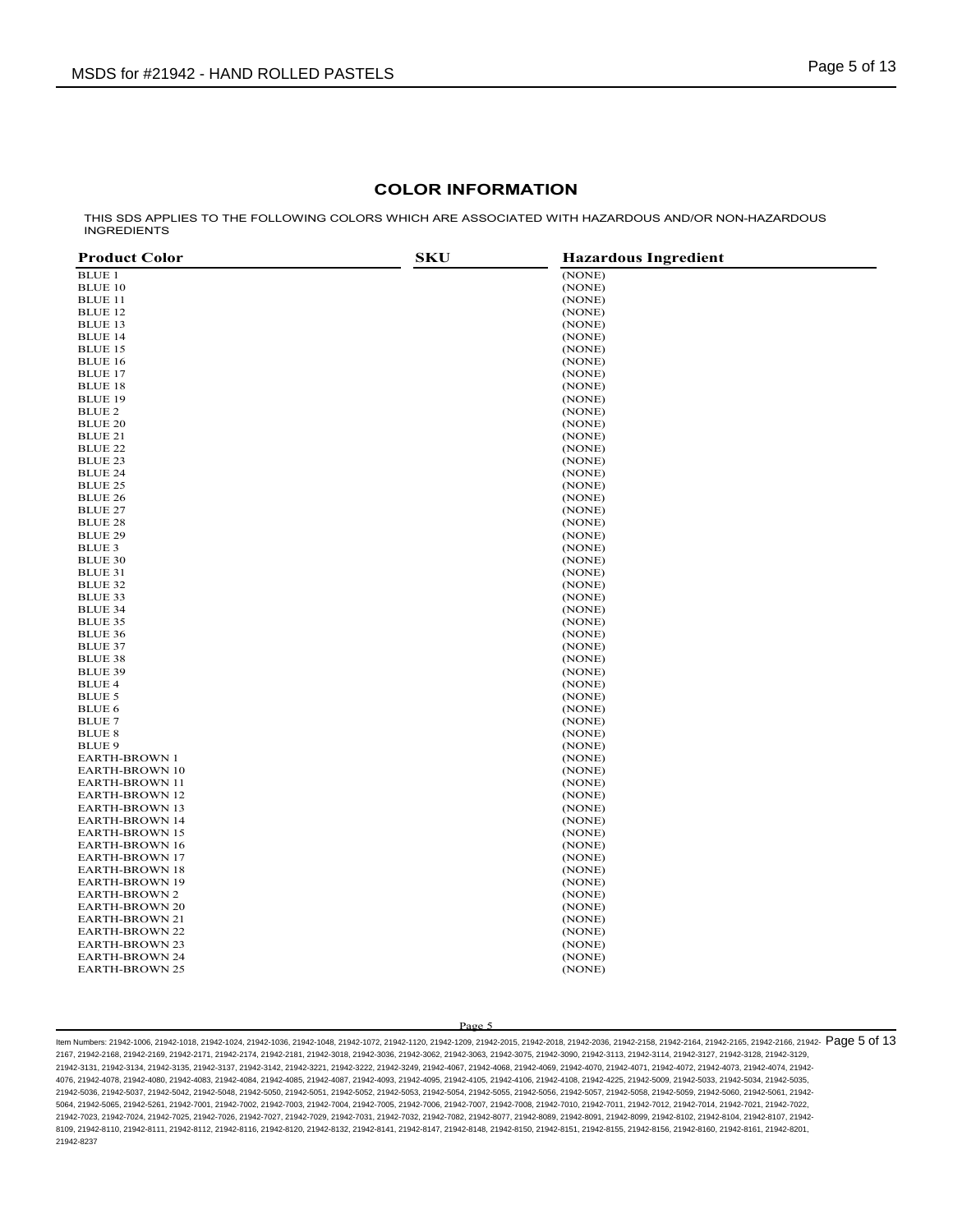| <b>Product Color</b>                             | <b>SKU</b> | <b>Hazardous Ingredient</b> |
|--------------------------------------------------|------------|-----------------------------|
| <b>EARTH-BROWN 26</b>                            |            | (NONE)                      |
| <b>EARTH-BROWN 27</b>                            |            | (NONE)                      |
| EARTH-BROWN 28                                   |            | (NONE)                      |
| EARTH-BROWN 29                                   |            | (NONE)                      |
| <b>EARTH-BROWN 3</b>                             |            | (NONE)                      |
| EARTH-BROWN 30                                   |            | (NONE)                      |
| <b>EARTH-BROWN 31</b>                            |            | (NONE)                      |
| <b>EARTH-BROWN 32</b>                            |            | (NONE)                      |
| EARTH-BROWN 33                                   |            | (NONE)                      |
| <b>EARTH-BROWN 34</b>                            |            | (NONE)                      |
| <b>EARTH-BROWN 35</b>                            |            | (NONE)                      |
| <b>EARTH-BROWN 36</b>                            |            | (NONE)                      |
| <b>EARTH-BROWN 37</b>                            |            | (NONE)                      |
| <b>EARTH-BROWN 38</b>                            |            | (NONE)                      |
| <b>EARTH-BROWN 39</b>                            |            | (NONE)                      |
| <b>EARTH-BROWN 4</b>                             |            | (NONE)                      |
| <b>EARTH-BROWN 40</b>                            |            | (NONE)                      |
| <b>EARTH-BROWN 41</b>                            |            | (NONE)                      |
| EARTH-BROWN 42                                   |            | (NONE)                      |
| <b>EARTH-BROWN 43</b>                            |            | (NONE)                      |
| EARTH-BROWN 44                                   |            | (NONE)                      |
| <b>EARTH-BROWN 45</b>                            |            | (NONE)                      |
| <b>EARTH-BROWN 46</b>                            |            | (NONE)                      |
| <b>EARTH-BROWN 47</b>                            |            | (NONE)                      |
| <b>EARTH-BROWN 5</b>                             |            | (NONE)                      |
| <b>EARTH-BROWN 6</b>                             |            | (NONE)                      |
| <b>EARTH-BROWN 7</b>                             |            | (NONE)                      |
| <b>EARTH-BROWN 8</b>                             |            | (NONE)                      |
| <b>EARTH-BROWN 9</b>                             |            | (NONE)                      |
| <b>EARTH-GREEN 1</b>                             |            | (NONE)                      |
| <b>EARTH-GREEN 10</b>                            |            | (NONE)<br>(NONE)            |
| <b>EARTH-GREEN 11</b><br><b>EARTH-GREEN 12</b>   |            | (NONE)                      |
| <b>EARTH-GREEN 13</b>                            |            | (NONE)                      |
| <b>EARTH-GREEN 14</b>                            |            | (NONE)                      |
| EARTH-GREEN 15                                   |            | (NONE)                      |
| <b>EARTH-GREEN 16</b>                            |            | (NONE)                      |
| <b>EARTH-GREEN 17</b>                            |            | (NONE)                      |
| <b>EARTH-GREEN 18</b>                            |            | (NONE)                      |
| <b>EARTH-GREEN 19</b>                            |            | (NONE)                      |
| <b>EARTH-GREEN 2</b>                             |            | (NONE)                      |
| EARTH-GREEN 20                                   |            | (NONE)                      |
| EARTH-GREEN 21                                   |            | (NONE)                      |
| <b>EARTH-GREEN 22</b>                            |            | (NONE)                      |
| EARTH-GREEN 23                                   |            | (NONE)                      |
| <b>EARTH-GREEN 24</b>                            |            | (NONE)                      |
| <b>EARTH-GREEN 3</b>                             |            | (NONE)                      |
| <b>EARTH-GREEN 4</b>                             |            | (NONE)                      |
| <b>EARTH-GREEN 5</b>                             |            | (NONE)                      |
| <b>EARTH-GREEN 6</b>                             |            | (NONE)                      |
| <b>EARTH-GREEN 7</b>                             |            | (NONE)                      |
| EARTH-GREEN 8                                    |            | (NONE)                      |
| EARTH-GREEN 9                                    |            | (NONE)                      |
| <b>EARTH-ORANGE 1</b>                            |            | (NONE)                      |
| EARTH-ORANGE 10                                  |            | (NONE)                      |
| <b>EARTH-ORANGE 11</b>                           |            | (NONE)                      |
| <b>EARTH-ORANGE 12</b>                           |            | (NONE)                      |
| <b>EARTH-ORANGE 13</b>                           |            | (NONE)                      |
| <b>EARTH-ORANGE 14</b>                           |            | (NONE)                      |
| <b>EARTH-ORANGE 15</b>                           |            | (NONE)                      |
| <b>EARTH-ORANGE 16</b>                           |            | (NONE)                      |
| <b>EARTH-ORANGE 17</b><br><b>EARTH-ORANGE 18</b> |            | (NONE)                      |
|                                                  |            | (NONE)<br>(NONE)            |
| <b>EARTH-ORANGE 19</b>                           |            |                             |
| <b>EARTH-ORANGE 2</b><br><b>EARTH-ORANGE 20</b>  |            | (NONE)<br>(NONE)            |
|                                                  |            |                             |

ltem Numbers: 21942-1006, 21942-1018, 21942-1024, 21942-1036, 21942-1048, 21942-1072, 21942-1120, 21942-2036, 21942-2016, 21942-2018, 21942-2168, 21942-2164, 21942-2166, 21942-2166, 21942-2166, 21942-2166, 21942-2166, 2194 2167, 21942-2168, 21942-2169, 21942-2171, 21942-2174, 21942-2181, 21942-3018, 21942-3036, 21942-3062, 21942-3063, 21942-3075, 21942-3090, 21942-3113, 21942-3114, 21942-3127, 21942-3128, 21942-3129, 21942-3131, 21942-3134, 21942-3135, 21942-3137, 21942-3142, 21942-3221, 21942-3222, 21942-3249, 21942-4067, 21942-4068, 21942-4069, 21942-4070, 21942-4071, 21942-4072, 21942-4073, 21942-4074, 21942- 4076, 21942-4078, 21942-4080, 21942-4083, 21942-4084, 21942-4085, 21942-4087, 21942-4093, 21942-4095, 21942-4105, 21942-4106, 21942-4108, 21942-4225, 21942-5009, 21942-5033, 21942-5034, 21942-5035, 21942-5036, 21942-5037, 21942-5042, 21942-5048, 21942-5050, 21942-5051, 21942-5052, 21942-5053, 21942-5054, 21942-5055, 21942-5056, 21942-5057, 21942-5058, 21942-5059, 21942-5060, 21942-5061, 21942- 5064, 21942-5065, 21942-5261, 21942-7001, 21942-7002, 21942-7003, 21942-7004, 21942-7005, 21942-7006, 21942-7007, 21942-7008, 21942-7010, 21942-7011, 21942-7012, 21942-7014, 21942-7021, 21942-7022, 21942-7023, 21942-7024, 21942-7025, 21942-7026, 21942-7027, 21942-7029, 21942-7031, 21942-7032, 21942-7082, 21942-8077, 21942-8089, 21942-8091, 21942-8099, 21942-8102, 21942-8104, 21942-8107, 21942- 8109, 21942-8110, 21942-8111, 21942-8112, 21942-8116, 21942-8120, 21942-8132, 21942-8141, 21942-8147, 21942-8148, 21942-8150, 21942-8151, 21942-8155, 21942-8156, 21942-8160, 21942-8161, 21942-8201, 21942-8237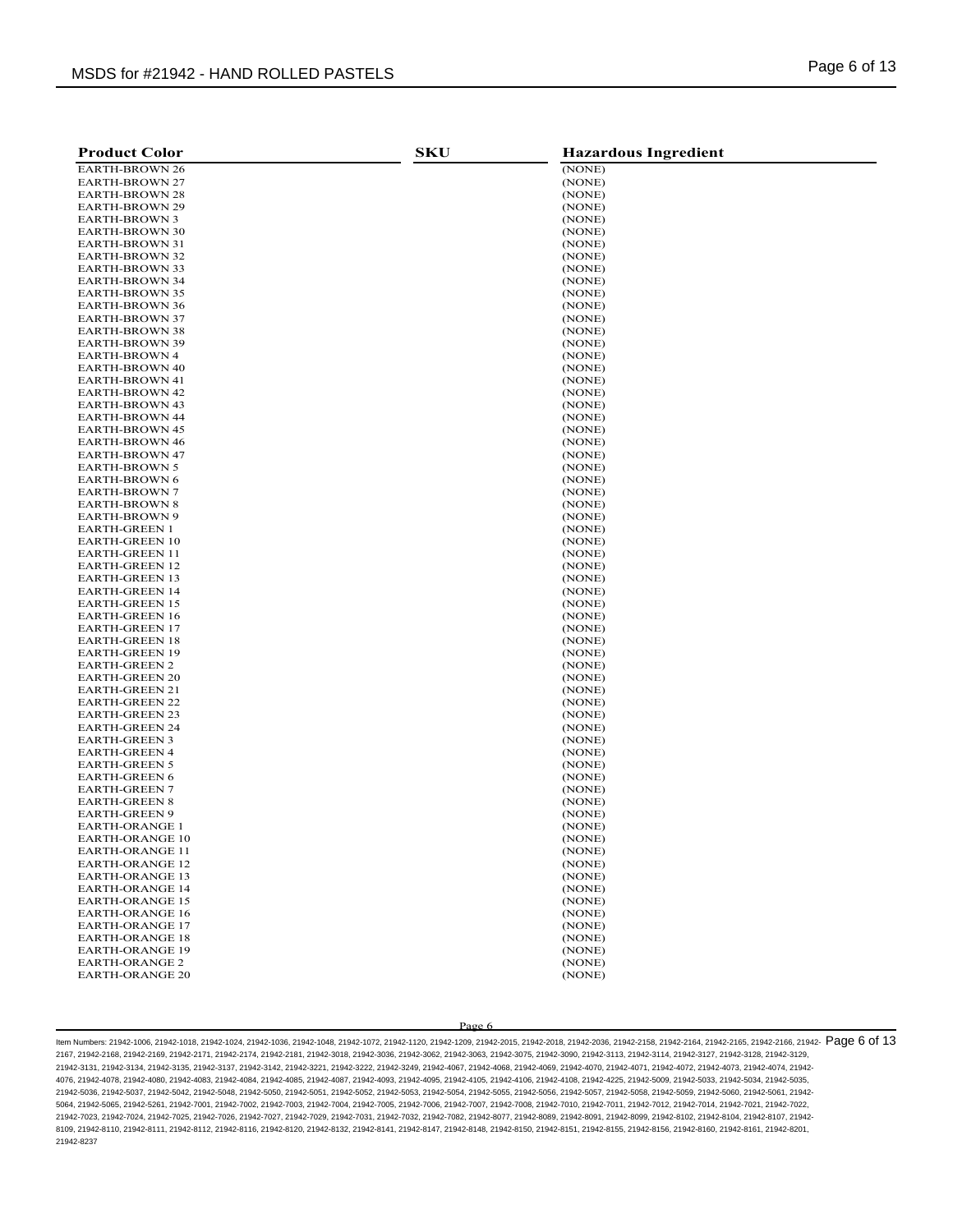| <b>Product Color</b>                | <b>SKU</b> | <b>Hazardous Ingredient</b> |
|-------------------------------------|------------|-----------------------------|
| <b>EARTH-ORANGE 21</b>              |            | (NONE)                      |
| <b>EARTH-ORANGE 22</b>              |            | (NONE)                      |
| <b>EARTH-ORANGE 23</b>              |            | (NONE)                      |
| <b>EARTH-ORANGE 24</b>              |            | (NONE)                      |
| <b>EARTH-ORANGE 25</b>              |            | (NONE)                      |
| <b>EARTH-ORANGE 26</b>              |            | (NONE)                      |
| <b>EARTH-ORANGE 27</b>              |            | (NONE)                      |
| <b>EARTH-ORANGE 28</b>              |            | (NONE)                      |
| <b>EARTH-ORANGE 29</b>              |            | (NONE)                      |
| EARTH-ORANGE 3                      |            | (NONE)                      |
| <b>EARTH-ORANGE 30</b>              |            | (NONE)                      |
| <b>EARTH-ORANGE 31</b>              |            | (NONE)                      |
| <b>EARTH-ORANGE 4</b>               |            | (NONE)                      |
| <b>EARTH-ORANGE 5</b>               |            | (NONE)                      |
| <b>EARTH-ORANGE 6</b>               |            | (NONE)                      |
| <b>EARTH-ORANGE 7</b>               |            | (NONE)                      |
| <b>EARTH-ORANGE 8</b>               |            | (NONE)                      |
| <b>EARTH-ORANGE 9</b>               |            | (NONE)                      |
| <b>EARTH-RED 1</b>                  |            | (NONE)                      |
| <b>EARTH-RED 10</b>                 |            | (NONE)                      |
| EARTH-RED 11                        |            | (NONE)                      |
| EARTH-RED 12                        |            | (NONE)                      |
| <b>EARTH-RED 13</b>                 |            | (NONE)                      |
| <b>EARTH-RED 14</b>                 |            | (NONE)                      |
| EARTH-RED 15                        |            | (NONE)                      |
| EARTH-RED 16                        |            | (NONE)                      |
| EARTH-RED 17                        |            | (NONE)                      |
| <b>EARTH-RED 18</b>                 |            | (NONE)                      |
| EARTH-RED 19                        |            | (NONE)                      |
| EARTH-RED 2                         |            | (NONE)                      |
| EARTH-RED 20                        |            | (NONE)                      |
| EARTH-RED 21<br><b>EARTH-RED 22</b> |            | (NONE)                      |
| <b>EARTH-RED 23</b>                 |            | (NONE)<br>(NONE)            |
| <b>EARTH-RED 24</b>                 |            | (NONE)                      |
| <b>EARTH-RED 25</b>                 |            | (NONE)                      |
| <b>EARTH-RED 26</b>                 |            | (NONE)                      |
| <b>EARTH-RED 27</b>                 |            | (NONE)                      |
| EARTH-RED 28                        |            | (NONE)                      |
| <b>EARTH-RED 29</b>                 |            | (NONE)                      |
| EARTH-RED 3                         |            | (NONE)                      |
| <b>EARTH-RED 30</b>                 |            | (NONE)                      |
| EARTH-RED 31                        |            | (NONE)                      |
| EARTH-RED 32                        |            | (NONE)                      |
| EARTH-RED 33                        |            | (NONE)                      |
| EARTH-RED 4                         |            | (NONE)                      |
| EARTH-RED 5                         |            | (NONE)                      |
| <b>EARTH-RED 6</b>                  |            | (NONE)                      |
| EARTH-RED 7                         |            | (NONE)                      |
| EARTH-RED 8                         |            | (NONE)                      |
| <b>EARTH-RED 9</b>                  |            | (NONE)                      |
| <b>EARTH-YELLOW 1</b>               |            | (NONE)                      |
| EARTH-YELLOW 10                     |            | (NONE)                      |
| <b>EARTH-YELLOW 11</b>              |            | (NONE)                      |
| <b>EARTH-YELLOW 12</b>              |            | (NONE)                      |
| <b>EARTH-YELLOW 13</b>              |            | (NONE)                      |
| <b>EARTH-YELLOW 14</b>              |            | (NONE)                      |
| <b>EARTH-YELLOW 15</b>              |            | (NONE)                      |
| EARTH-YELLOW 16                     |            | (NONE)                      |
| <b>EARTH-YELLOW 17</b>              |            | (NONE)                      |
| <b>EARTH-YELLOW 18</b>              |            | (NONE)                      |
| <b>EARTH-YELLOW 19</b>              |            | (NONE)                      |
| EARTH-YELLOW 2                      |            | (NONE)                      |
| <b>EARTH-YELLOW 20</b>              |            | (NONE)                      |
| <b>EARTH-YELLOW 21</b>              |            | (NONE)                      |
| <b>EARTH-YELLOW 3</b>               |            | (NONE)                      |

ltem Numbers: 21942-1006, 21942-1018, 21942-1024, 21942-1036, 21942-1048, 21942-1072, 21942-1120, 21942-2036, 21942-2016, 21942-2016, 21942-2168, 21942-2164, 21942-2166, 21942-2166, 21942-2166, 21942-2166, 21942-2166, 2194 2167, 21942-2168, 21942-2169, 21942-2171, 21942-2174, 21942-2181, 21942-3018, 21942-3036, 21942-3062, 21942-3063, 21942-3075, 21942-3090, 21942-3113, 21942-3114, 21942-3127, 21942-3128, 21942-3129, 21942-3131, 21942-3134, 21942-3135, 21942-3137, 21942-3142, 21942-3221, 21942-3222, 21942-3249, 21942-4067, 21942-4068, 21942-4069, 21942-4070, 21942-4071, 21942-4072, 21942-4073, 21942-4074, 21942- 4076, 21942-4078, 21942-4080, 21942-4083, 21942-4084, 21942-4085, 21942-4087, 21942-4093, 21942-4095, 21942-4105, 21942-4106, 21942-4108, 21942-4225, 21942-5009, 21942-5033, 21942-5034, 21942-5035, 21942-5036, 21942-5037, 21942-5042, 21942-5048, 21942-5050, 21942-5051, 21942-5052, 21942-5053, 21942-5054, 21942-5055, 21942-5056, 21942-5057, 21942-5058, 21942-5059, 21942-5060, 21942-5061, 21942- 5064, 21942-5065, 21942-5261, 21942-7001, 21942-7002, 21942-7003, 21942-7004, 21942-7005, 21942-7006, 21942-7007, 21942-7008, 21942-7010, 21942-7011, 21942-7012, 21942-7014, 21942-7021, 21942-7022, 21942-7023, 21942-7024, 21942-7025, 21942-7026, 21942-7027, 21942-7029, 21942-7031, 21942-7032, 21942-7082, 21942-8077, 21942-8089, 21942-8091, 21942-8099, 21942-8102, 21942-8104, 21942-8107, 21942- 8109, 21942-8110, 21942-8111, 21942-8112, 21942-8116, 21942-8120, 21942-8132, 21942-8141, 21942-8147, 21942-8148, 21942-8150, 21942-8151, 21942-8155, 21942-8156, 21942-8160, 21942-8161, 21942-8201, 21942-8237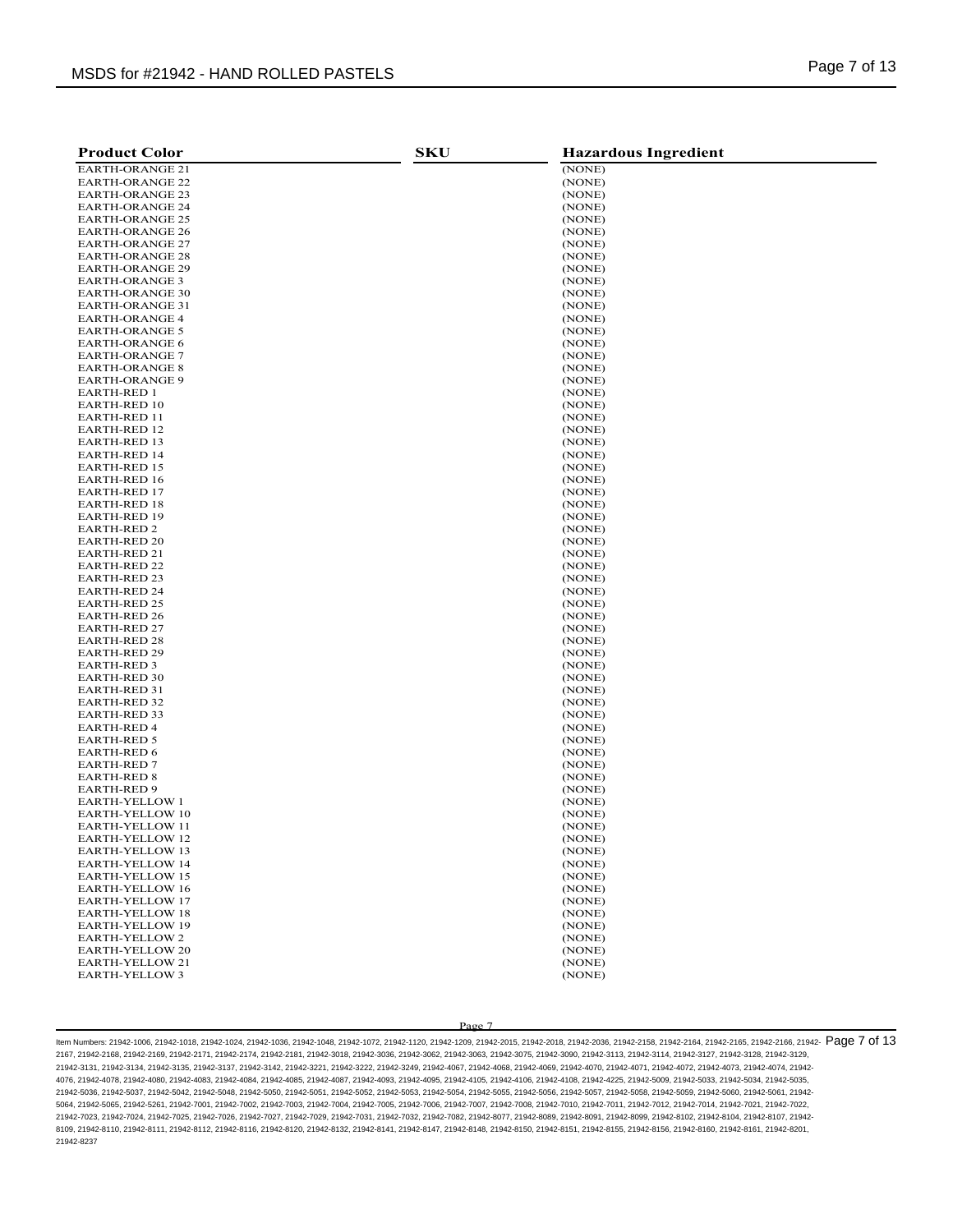| <b>Product Color</b>        | <b>SKU</b> | <b>Hazardous Ingredient</b> |
|-----------------------------|------------|-----------------------------|
| EARTH-YELLOW 4              |            | (NONE)                      |
| <b>EARTH-YELLOW 5</b>       |            | (NONE)                      |
| <b>EARTH-YELLOW 6</b>       |            | (NONE)                      |
| <b>EARTH-YELLOW 7</b>       |            | (NONE)                      |
| EARTH-YELLOW 8              |            | (NONE)                      |
| EARTH-YELLOW 9              |            | (NONE)                      |
| <b>GREEN 1</b>              |            | (NONE)                      |
| <b>GREEN 10</b>             |            | (NONE)                      |
| GREEN 11                    |            | (NONE)                      |
| GREEN 12                    |            | (NONE)                      |
| GREEN 13                    |            | (NONE)                      |
| <b>GREEN 14</b>             |            | (NONE)                      |
| GREEN 15                    |            | (NONE)                      |
| <b>GREEN 16</b>             |            | (NONE)                      |
| <b>GREEN 17</b>             |            | (NONE)                      |
| GREEN 18                    |            | (NONE)                      |
| GREEN 19                    |            | (NONE)                      |
| GREEN 2                     |            | (NONE)                      |
| <b>GREEN 20</b>             |            | (NONE)                      |
| GREEN 21                    |            | (NONE)                      |
| GREEN 22                    |            | (NONE)                      |
| GREEN 23                    |            | (NONE)                      |
| <b>GREEN 24</b>             |            | (NONE)                      |
| GREEN 25<br><b>GREEN 26</b> |            | (NONE)                      |
| <b>GREEN 27</b>             |            | (NONE)<br>(NONE)            |
| <b>GREEN 28</b>             |            | (NONE)                      |
| <b>GREEN 29</b>             |            | (NONE)                      |
| GREEN 3                     |            | (NONE)                      |
| <b>GREEN 30</b>             |            | (NONE)                      |
| <b>GREEN 31</b>             |            | (NONE)                      |
| <b>GREEN 32</b>             |            | (NONE)                      |
| <b>GREEN 33</b>             |            | (NONE)                      |
| <b>GREEN 34</b>             |            | (NONE)                      |
| GREEN 35                    |            | (NONE)                      |
| GREEN 36                    |            | (NONE)                      |
| <b>GREEN 37</b>             |            | (NONE)                      |
| GREEN 38                    |            | (NONE)                      |
| GREEN 39                    |            | (NONE)                      |
| <b>GREEN 4</b>              |            | (NONE)                      |
| <b>GREEN 40</b>             |            | (NONE)                      |
| GREEN 41                    |            | (NONE)                      |
| GREEN 42                    |            | (NONE)                      |
| GREEN 43                    |            | (NONE)                      |
| <b>GREEN 44</b>             |            | (NONE)                      |
| GREEN 45                    |            | (NONE)                      |
| GREEN 46                    |            | (NONE)                      |
| <b>GREEN 47</b>             |            | (NONE)                      |
| GREEN 48                    |            | (NONE)                      |
| GREEN 49                    |            | (NONE)                      |
| GREEN 5                     |            | (NONE)                      |
| <b>GREEN 50</b>             |            | (NONE)                      |
| GREEN 51<br><b>GREEN 52</b> |            | (NONE)<br>(NONE)            |
| GREEN 53                    |            | (NONE)                      |
| <b>GREEN 54</b>             |            | (NONE)                      |
| <b>GREEN 55</b>             |            | (NONE)                      |
| <b>GREEN 56</b>             |            | (NONE)                      |
| <b>GREEN 57</b>             |            | (NONE)                      |
| <b>GREEN 58</b>             |            | (NONE)                      |
| <b>GREEN 59</b>             |            | (NONE)                      |
| <b>GREEN 6</b>              |            | (NONE)                      |
| <b>GREEN 60</b>             |            | (NONE)                      |
| <b>GREEN 61</b>             |            | (NONE)                      |
| <b>GREEN 7</b>              |            | (NONE)                      |
| <b>GREEN 8</b>              |            | (NONE)                      |
|                             |            |                             |

ltem Numbers: 21942-1006, 21942-1018, 21942-1024, 21942-1036, 21942-1048, 21942-1072, 21942-1120, 21942-2036, 21942-2018, 21942-2018, 21942-2168, 21942-2164, 21942-2166, 21942-2166, 21942-2166, 21942-2166, 21942-2166, 2194 2167, 21942-2168, 21942-2169, 21942-2171, 21942-2174, 21942-2181, 21942-3018, 21942-3036, 21942-3062, 21942-3063, 21942-3075, 21942-3090, 21942-3113, 21942-3114, 21942-3127, 21942-3128, 21942-3129, 21942-3131, 21942-3134, 21942-3135, 21942-3137, 21942-3142, 21942-3221, 21942-3222, 21942-3249, 21942-4067, 21942-4068, 21942-4069, 21942-4070, 21942-4071, 21942-4072, 21942-4073, 21942-4074, 21942- 4076, 21942-4078, 21942-4080, 21942-4083, 21942-4084, 21942-4085, 21942-4087, 21942-4093, 21942-4095, 21942-4105, 21942-4106, 21942-4108, 21942-4225, 21942-5009, 21942-5033, 21942-5034, 21942-5035, 21942-5036, 21942-5037, 21942-5042, 21942-5048, 21942-5050, 21942-5051, 21942-5052, 21942-5053, 21942-5054, 21942-5055, 21942-5056, 21942-5057, 21942-5058, 21942-5059, 21942-5060, 21942-5061, 21942- 5064, 21942-5065, 21942-5261, 21942-7001, 21942-7002, 21942-7003, 21942-7004, 21942-7005, 21942-7006, 21942-7007, 21942-7008, 21942-7010, 21942-7011, 21942-7012, 21942-7014, 21942-7021, 21942-7022, 21942-7023, 21942-7024, 21942-7025, 21942-7026, 21942-7027, 21942-7029, 21942-7031, 21942-7032, 21942-7082, 21942-8077, 21942-8089, 21942-8091, 21942-8099, 21942-8102, 21942-8104, 21942-8107, 21942- 8109, 21942-8110, 21942-8111, 21942-8112, 21942-8116, 21942-8120, 21942-8132, 21942-8141, 21942-8147, 21942-8148, 21942-8150, 21942-8151, 21942-8155, 21942-8156, 21942-8160, 21942-8161, 21942-8201, 21942-8237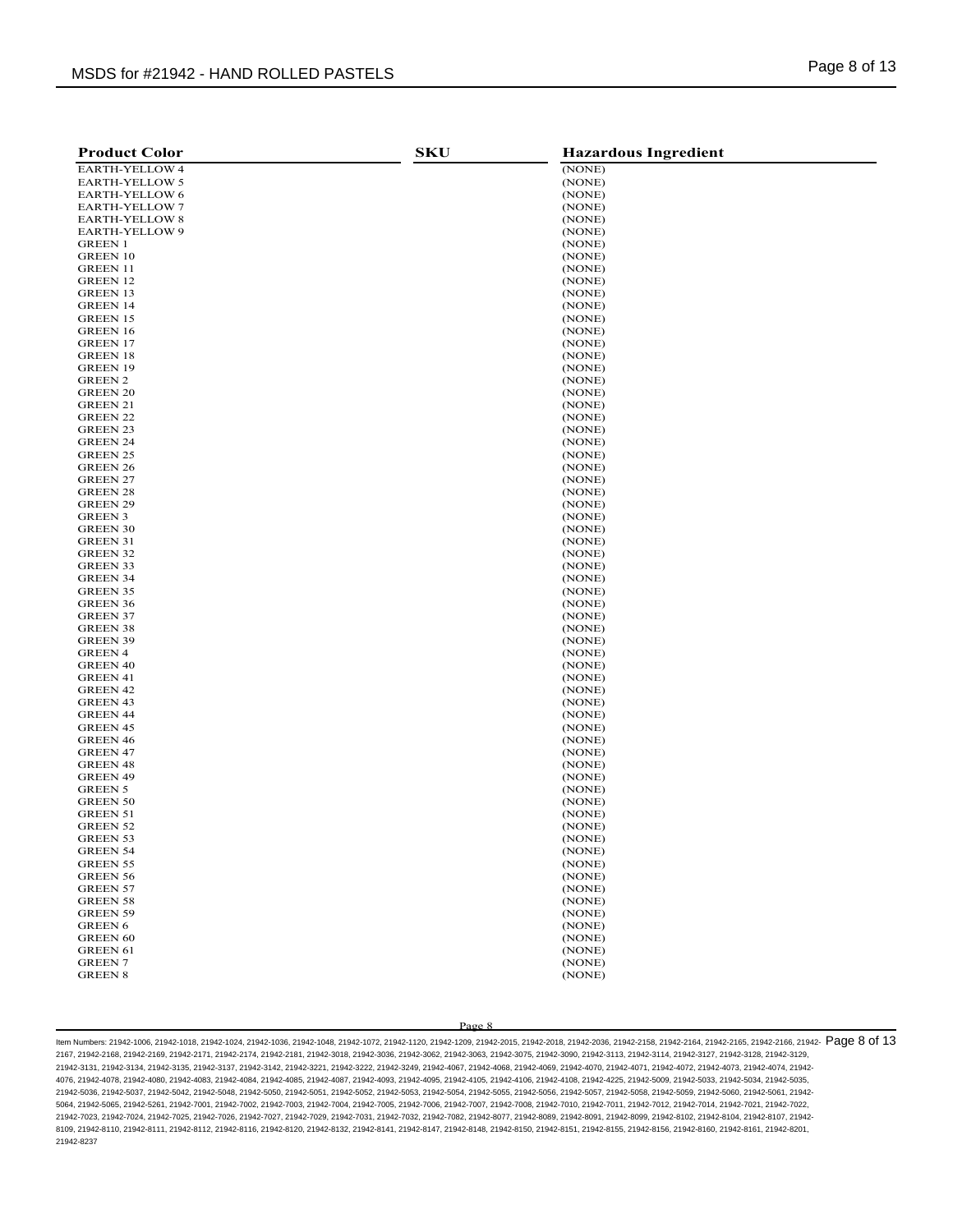| <b>Product Color</b> | <b>SKU</b> | <b>Hazardous Ingredient</b> |
|----------------------|------------|-----------------------------|
| <b>GREEN 9</b>       |            | (NONE)                      |
| GREY 1               |            | (NONE)                      |
| GREY 10              |            | (NONE)                      |
| GREY 11              |            | (NONE)                      |
| GREY 12              |            | (NONE)                      |
| GREY 13              |            | (NONE)                      |
| GREY 14              |            | (NONE)                      |
| GREY 15              |            | (NONE)                      |
| GREY 16              |            | (NONE)                      |
| GREY 17              |            | (NONE)                      |
| GREY 18              |            | (NONE)                      |
| GREY 19              |            | (NONE)                      |
| GREY 2               |            | (NONE)                      |
| GREY 20              |            | (NONE)                      |
| GREY 21              |            | (NONE)                      |
| GREY 22              |            | (NONE)                      |
| GREY 23              |            | (NONE)                      |
| GREY 24              |            | (NONE)                      |
| GREY 25              |            | (NONE)                      |
| GREY 26              |            | (NONE)                      |
| GREY 27              |            | (NONE)                      |
| GREY 28              |            | (NONE)                      |
| GREY 29<br>GREY 3    |            | (NONE)<br>(NONE)            |
| GREY 30              |            | (NONE)                      |
| GREY 31              |            | (NONE)                      |
| GREY 32              |            | (NONE)                      |
| GREY 33              |            | (NONE)                      |
| GREY 34              |            | (NONE)                      |
| GREY 35              |            | (NONE)                      |
| GREY 36              |            | (NONE)                      |
| GREY 37              |            | (NONE)                      |
| GREY 38              |            | (NONE)                      |
| GREY 39              |            | (NONE)                      |
| GREY 4               |            | (NONE)                      |
| GREY 40              |            | (NONE)                      |
| GREY 41              |            | (NONE)                      |
| GREY 42              |            | (NONE)                      |
| GREY 43              |            | (NONE)                      |
| GREY 44              |            | (NONE)                      |
| GREY 45              |            | (NONE)                      |
| GREY 46              |            | (NONE)                      |
| GREY 47              |            | (NONE)                      |
| GREY 48              |            | (NONE)                      |
| GREY 49              |            | (NONE)                      |
| GREY 5               |            | (NONE)                      |
| GREY 50              |            | (NONE)                      |
| GREY 51              |            | (NONE)                      |
| GREY 52              |            | (NONE)                      |
| GREY 53              |            | (NONE)                      |
| GREY 54<br>GREY 55   |            | (NONE)<br>(NONE)            |
| GREY 56              |            | (NONE)                      |
| GREY 57              |            | (NONE)                      |
| GREY 58              |            | (NONE)                      |
| GREY 59              |            | (NONE)                      |
| GREY 6               |            | (NONE)                      |
| GREY 60              |            | (NONE)                      |
| GREY 61              |            | (NONE)                      |
| GREY 62              |            | (NONE)                      |
| GREY 63              |            | (NONE)                      |
| GREY 64              |            | (NONE)                      |
| GREY 65              |            | (NONE)                      |
| GREY 66              |            | (NONE)                      |
| GREY 67              |            | (NONE)                      |
| GREY 68              |            | (NONE)                      |
|                      |            |                             |

ltem Numbers: 21942-1006, 21942-1018, 21942-1024, 21942-1036, 21942-1048, 21942-1072, 21942-1120, 21942-2036, 21942-2016, 21942-2016, 21942-2168, 21942-2164, 21942-2166, 21942-2166, 21942-2166, 21942-2166, 21942-2166, 2194 2167, 21942-2168, 21942-2169, 21942-2171, 21942-2174, 21942-2181, 21942-3018, 21942-3036, 21942-3062, 21942-3063, 21942-3075, 21942-3090, 21942-3113, 21942-3114, 21942-3127, 21942-3128, 21942-3129, 21942-3131, 21942-3134, 21942-3135, 21942-3137, 21942-3142, 21942-3221, 21942-3222, 21942-3249, 21942-4067, 21942-4068, 21942-4069, 21942-4070, 21942-4071, 21942-4072, 21942-4073, 21942-4074, 21942- 4076, 21942-4078, 21942-4080, 21942-4083, 21942-4084, 21942-4085, 21942-4087, 21942-4093, 21942-4095, 21942-4105, 21942-4106, 21942-4108, 21942-4225, 21942-5009, 21942-5033, 21942-5034, 21942-5035, 21942-5036, 21942-5037, 21942-5042, 21942-5048, 21942-5050, 21942-5051, 21942-5052, 21942-5053, 21942-5054, 21942-5055, 21942-5056, 21942-5057, 21942-5058, 21942-5059, 21942-5060, 21942-5061, 21942- 5064, 21942-5065, 21942-5261, 21942-7001, 21942-7002, 21942-7003, 21942-7004, 21942-7005, 21942-7006, 21942-7007, 21942-7008, 21942-7010, 21942-7011, 21942-7012, 21942-7014, 21942-7021, 21942-7022, 21942-7023, 21942-7024, 21942-7025, 21942-7026, 21942-7027, 21942-7029, 21942-7031, 21942-7032, 21942-7082, 21942-8077, 21942-8089, 21942-8091, 21942-8099, 21942-8102, 21942-8104, 21942-8107, 21942- 8109, 21942-8110, 21942-8111, 21942-8112, 21942-8116, 21942-8120, 21942-8132, 21942-8141, 21942-8147, 21942-8148, 21942-8150, 21942-8151, 21942-8155, 21942-8156, 21942-8160, 21942-8161, 21942-8201, 21942-8237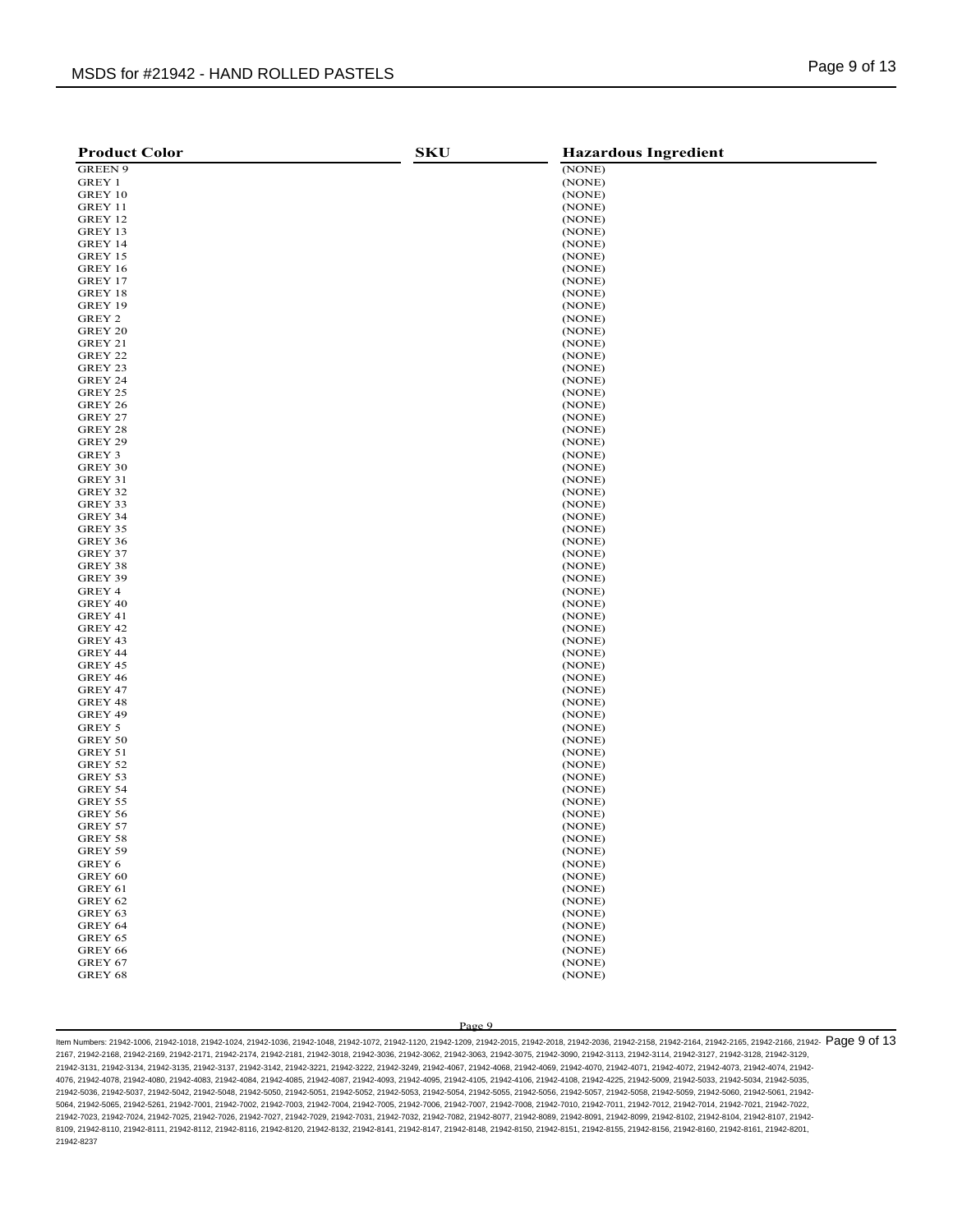| <b>Product Color</b> | <b>SKU</b> | <b>Hazardous Ingredient</b> |
|----------------------|------------|-----------------------------|
| GREY 69              |            | (NONE)                      |
| GREY 7               |            | (NONE)                      |
| GREY 70              |            | (NONE)                      |
| GREY 8               |            | (NONE)                      |
| GREY 9               |            | (NONE)                      |
| <b>ORANGE 1</b>      |            | (NONE)                      |
| ORANGE 10            |            | (NONE)                      |
| <b>ORANGE 11</b>     |            | (NONE)                      |
| ORANGE <sub>12</sub> |            | (NONE)                      |
| ORANGE 13            |            | (NONE)                      |
| <b>ORANGE 14</b>     |            | (NONE)                      |
| ORANGE 15            |            | (NONE)                      |
| ORANGE 16            |            | (NONE)                      |
| ORANGE 17            |            | (NONE)                      |
| ORANGE 18            |            | (NONE)                      |
| ORANGE 19            |            | (NONE)                      |
| ORANGE <sub>2</sub>  |            | (NONE)                      |
| ORANGE <sub>20</sub> |            | (NONE)                      |
| ORANGE <sub>21</sub> |            | (NONE)                      |
| ORANGE <sub>22</sub> |            | (NONE)                      |
| ORANGE <sub>23</sub> |            | (NONE)                      |
| ORANGE 24            |            | (NONE)                      |
| ORANGE <sub>25</sub> |            | (NONE)                      |
| ORANGE <sub>26</sub> |            | (NONE)                      |
| ORANGE 27            |            | (NONE)                      |
| ORANGE 28            |            | (NONE)                      |
| ORANGE <sub>29</sub> |            | (NONE)                      |
| ORANGE <sub>3</sub>  |            | (NONE)                      |
| ORANGE <sub>4</sub>  |            | (NONE)                      |
| <b>ORANGE 5</b>      |            | (NONE)                      |
| ORANGE 6             |            | (NONE)                      |
| <b>ORANGE 7</b>      |            | (NONE)                      |
| <b>ORANGE 8</b>      |            | (NONE)                      |
| ORANGE 9             |            | (NONE)                      |
| RED 1                |            | (NONE)                      |
| RED 10               |            | (NONE)                      |
| <b>RED 11</b>        |            | (NONE)                      |
| RED <sub>12</sub>    |            | (NONE)                      |
| RED 13               |            | (NONE)                      |
| RED 14               |            | (NONE)                      |
| RED 15               |            | (NONE)                      |
| <b>RED 16</b>        |            | (NONE)                      |
| RED 17               |            | (NONE)                      |
| RED 18               |            | (NONE)                      |
| RED 19               |            | (NONE)                      |
| RED <sub>2</sub>     |            | (NONE)                      |
| <b>RED 20</b>        |            | (NONE)                      |
| RED <sub>21</sub>    |            | (NONE)                      |
| <b>RED 22</b>        |            | (NONE)                      |
| RED <sub>23</sub>    |            | (NONE)                      |
| RED <sub>24</sub>    |            | (NONE)                      |
| RED <sub>25</sub>    |            | (NONE)                      |
| <b>RED 26</b>        |            | (NONE)                      |
| <b>RED 27</b>        |            | (NONE)                      |
| RED <sub>28</sub>    |            | (NONE)                      |
| <b>RED 29</b>        |            | (NONE)                      |
| RED <sub>3</sub>     |            | (NONE)                      |
| RED <sub>30</sub>    |            | (NONE)                      |
| <b>RED 31</b>        |            | (NONE)                      |
| <b>RED 32</b>        |            | (NONE)                      |
| RED <sub>33</sub>    |            | (NONE)                      |
| RED 34               |            | (NONE)                      |
| RED <sub>35</sub>    |            | (NONE)                      |
| RED <sub>36</sub>    |            | (NONE)                      |
| RED <sub>37</sub>    |            | (NONE)                      |
| RED <sub>38</sub>    |            | (NONE)                      |

ltem Numbers: 21942-1006, 21942-1018, 21942-1024, 21942-1036, 21942-1048, 21942-1072, 21942-1120, 21942-203, 21942-2015, 21942-2018, 21942-2168, 21942-2164, 21942-2165, 21942-2166, 21942-2166, 21942-2166, 21942-2166, 21942 2167, 21942-2168, 21942-2169, 21942-2171, 21942-2174, 21942-2181, 21942-3018, 21942-3036, 21942-3062, 21942-3063, 21942-3075, 21942-3090, 21942-3113, 21942-3114, 21942-3127, 21942-3128, 21942-3129, 21942-3131, 21942-3134, 21942-3135, 21942-3137, 21942-3142, 21942-3221, 21942-3222, 21942-3249, 21942-4067, 21942-4068, 21942-4069, 21942-4070, 21942-4071, 21942-4072, 21942-4073, 21942-4074, 21942- 4076, 21942-4078, 21942-4080, 21942-4083, 21942-4084, 21942-4085, 21942-4087, 21942-4093, 21942-4095, 21942-4105, 21942-4106, 21942-4108, 21942-4225, 21942-5009, 21942-5033, 21942-5034, 21942-5035, 21942-5036, 21942-5037, 21942-5042, 21942-5048, 21942-5050, 21942-5051, 21942-5052, 21942-5053, 21942-5054, 21942-5055, 21942-5056, 21942-5057, 21942-5058, 21942-5059, 21942-5060, 21942-5061, 21942- 5064, 21942-5065, 21942-5261, 21942-7001, 21942-7002, 21942-7003, 21942-7004, 21942-7005, 21942-7006, 21942-7007, 21942-7008, 21942-7010, 21942-7011, 21942-7012, 21942-7014, 21942-7021, 21942-7022, 21942-7023, 21942-7024, 21942-7025, 21942-7026, 21942-7027, 21942-7029, 21942-7031, 21942-7032, 21942-7082, 21942-8077, 21942-8089, 21942-8091, 21942-8099, 21942-8102, 21942-8104, 21942-8107, 21942- 8109, 21942-8110, 21942-8111, 21942-8112, 21942-8116, 21942-8120, 21942-8132, 21942-8141, 21942-8147, 21942-8148, 21942-8150, 21942-8151, 21942-8155, 21942-8156, 21942-8160, 21942-8161, 21942-8201, 21942-8237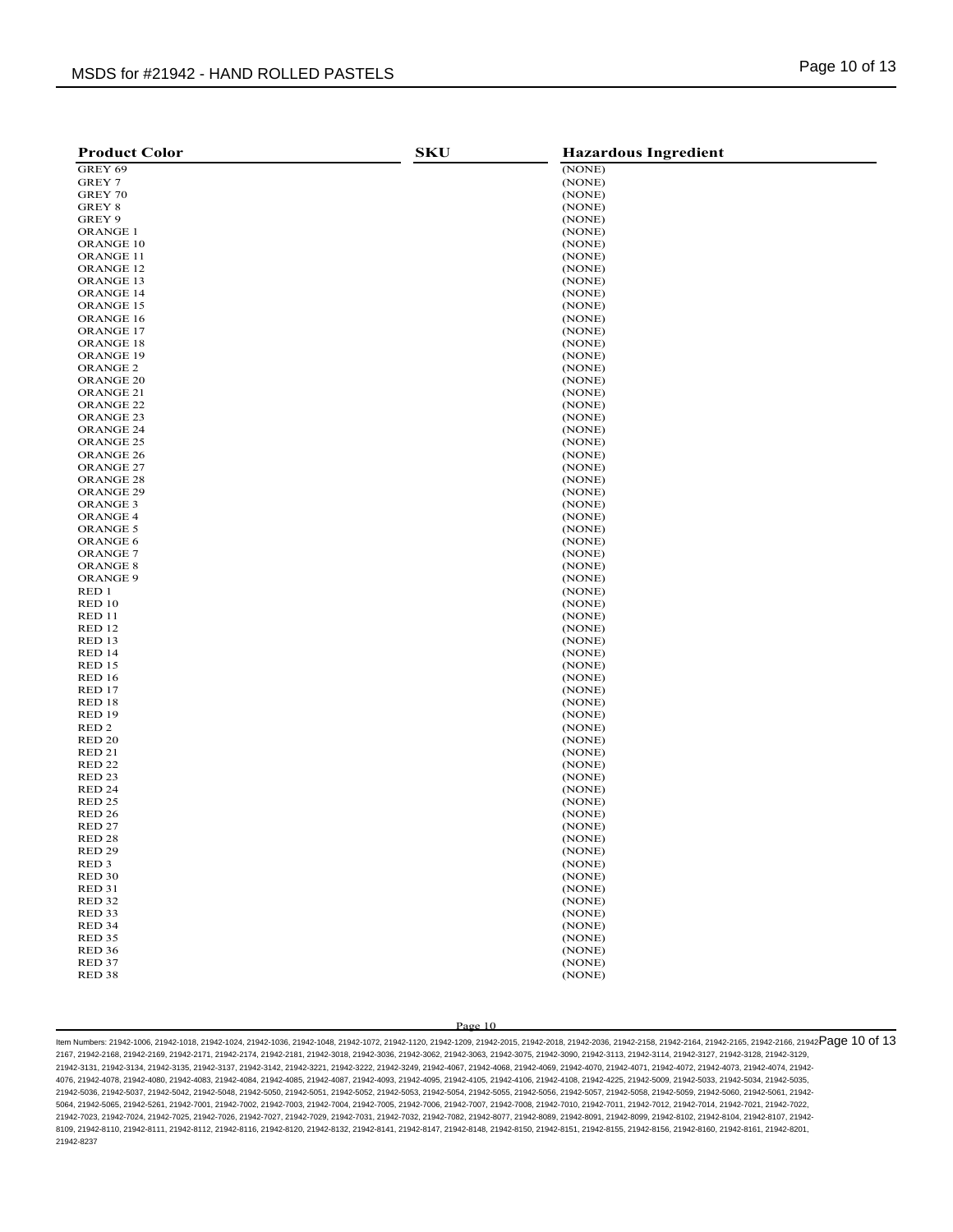| <b>Product Color</b>                                 | <b>SKU</b> | <b>Hazardous Ingredient</b> |
|------------------------------------------------------|------------|-----------------------------|
| <b>RED 39</b>                                        |            | (NONE)                      |
| RED <sub>4</sub>                                     |            | (NONE)                      |
| RED <sub>40</sub>                                    |            | (NONE)                      |
| RED <sub>41</sub>                                    |            | (NONE)                      |
| RED <sub>42</sub>                                    |            | (NONE)                      |
| RED <sub>43</sub>                                    |            | (NONE)                      |
| RED 44                                               |            | (NONE)                      |
| RED <sub>45</sub>                                    |            | (NONE)                      |
| <b>RED 46</b>                                        |            | (NONE)                      |
| RED <sub>5</sub>                                     |            | (NONE)                      |
| RED <sub>6</sub>                                     |            | (NONE)                      |
| RED <sub>7</sub>                                     |            | (NONE)                      |
| RED <sub>8</sub>                                     |            | (NONE)                      |
| RED <sub>9</sub>                                     |            | (NONE)                      |
| <b>TURQUOISE BLUE 1</b>                              |            | (NONE)                      |
| <b>TUROUOISE BLUE 10</b>                             |            | (NONE)                      |
| <b>TURQUOISE BLUE 11</b>                             |            | (NONE)                      |
| <b>TURQUOISE BLUE 12</b>                             |            | (NONE)                      |
| <b>TURQUOISE BLUE 13</b>                             |            | (NONE)                      |
| <b>TURQUOISE BLUE 14</b>                             |            | (NONE)                      |
| <b>TURQUOISE BLUE 15</b>                             |            | (NONE)                      |
| <b>TURQUOISE BLUE 16</b>                             |            | (NONE)                      |
| <b>TURQUOISE BLUE 17</b>                             |            | (NONE)                      |
| <b>TURQUOISE BLUE 18</b>                             |            | (NONE)                      |
| <b>TURQUOISE BLUE 19</b>                             |            | (NONE)                      |
| <b>TURQUOISE BLUE 2</b>                              |            | (NONE)                      |
| <b>TURQUOISE BLUE 20</b>                             |            | (NONE)                      |
| <b>TURQUOISE BLUE 21</b>                             |            | (NONE)                      |
| <b>TURQUOISE BLUE 22</b>                             |            | (NONE)                      |
| <b>TURQUOISE BLUE 23</b>                             |            | (NONE)                      |
| <b>TURQUOISE BLUE 24</b><br><b>TURQUOISE BLUE 25</b> |            | (NONE)<br>(NONE)            |
| <b>TURQUOISE BLUE 26</b>                             |            | (NONE)                      |
| <b>TUROUOISE BLUE 27</b>                             |            | (NONE)                      |
| <b>TURQUOISE BLUE 3</b>                              |            | (NONE)                      |
| <b>TURQUOISE BLUE 4</b>                              |            | (NONE)                      |
| <b>TURQUOISE BLUE 5</b>                              |            | (NONE)                      |
| <b>TURQUOISE BLUE 6</b>                              |            | (NONE)                      |
| <b>TURQUOISE BLUE 7</b>                              |            | (NONE)                      |
| <b>TURQUOISE BLUE 8</b>                              |            | (NONE)                      |
| <b>TURQUOISE BLUE 9</b>                              |            | (NONE)                      |
| <b>TURQUOISE GREEN 1</b>                             |            | (NONE)                      |
| <b>TURQUOISE GREEN 10</b>                            |            | (NONE)                      |
| <b>TURQUOISE GREEN 11</b>                            |            | (NONE)                      |
| <b>TURQUOISE GREEN 12</b>                            |            | (NONE)                      |
| <b>TURQUOISE GREEN 13</b>                            |            | (NONE)                      |
| <b>TURQUOISE GREEN 14</b>                            |            | (NONE)                      |
| <b>TURQUOISE GREEN 15</b>                            |            | (NONE)                      |
| <b>TURQUOISE GREEN 16</b>                            |            | (NONE)                      |
| <b>TURQUOISE GREEN 17</b>                            |            | (NONE)                      |
| <b>TURQUOISE GREEN 18</b>                            |            | (NONE)                      |
| <b>TURQUOISE GREEN 19</b>                            |            | (NONE)                      |
| <b>TURQUOISE GREEN 2</b>                             |            | (NONE)                      |
| <b>TURQUOISE GREEN 20</b>                            |            | (NONE)                      |
| TURQUOISE GREEN 21                                   |            | (NONE)                      |
| <b>TURQUOISE GREEN 22</b>                            |            | (NONE)                      |
| <b>TURQUOISE GREEN 23</b>                            |            | (NONE)                      |
| <b>TURQUOISE GREEN 3</b>                             |            | (NONE)                      |
| <b>TURQUOISE GREEN 4</b>                             |            | (NONE)                      |
| <b>TUROUOISE GREEN 5</b><br><b>TUROUOISE GREEN 6</b> |            | (NONE)                      |
| <b>TURQUOISE GREEN 7</b>                             |            | (NONE)<br>(NONE)            |
| <b>TURQUOISE GREEN 8</b>                             |            | (NONE)                      |
| <b>TURQUOISE GREEN 9</b>                             |            | (NONE)                      |
| VIOLET 1                                             |            | (NONE)                      |
| VIOLET <sub>10</sub>                                 |            | (NONE)                      |
|                                                      |            |                             |

ltem Numbers: 21942-1006, 21942-1018, 21942-1024, 21942-1036, 21942-1048, 21942-1072, 21942-1120, 21942-203, 21942-2015, 21942-2018, 21942-2168, 21942-2164, 21942-2165, 21942-2166, 21942-2166, 21942-2166, 21942-2166, 21942 2167, 21942-2168, 21942-2169, 21942-2171, 21942-2174, 21942-2181, 21942-3018, 21942-3036, 21942-3062, 21942-3063, 21942-3075, 21942-3090, 21942-3113, 21942-3114, 21942-3127, 21942-3128, 21942-3129, 21942-3131, 21942-3134, 21942-3135, 21942-3137, 21942-3142, 21942-3221, 21942-3222, 21942-3249, 21942-4067, 21942-4068, 21942-4069, 21942-4070, 21942-4071, 21942-4072, 21942-4073, 21942-4074, 21942- 4076, 21942-4078, 21942-4080, 21942-4083, 21942-4084, 21942-4085, 21942-4087, 21942-4093, 21942-4095, 21942-4105, 21942-4106, 21942-4108, 21942-4225, 21942-5009, 21942-5033, 21942-5034, 21942-5035, 21942-5036, 21942-5037, 21942-5042, 21942-5048, 21942-5050, 21942-5051, 21942-5052, 21942-5053, 21942-5054, 21942-5055, 21942-5056, 21942-5057, 21942-5058, 21942-5059, 21942-5060, 21942-5061, 21942- 5064, 21942-5065, 21942-5261, 21942-7001, 21942-7002, 21942-7003, 21942-7004, 21942-7005, 21942-7006, 21942-7007, 21942-7008, 21942-7010, 21942-7011, 21942-7012, 21942-7014, 21942-7021, 21942-7022, 21942-7023, 21942-7024, 21942-7025, 21942-7026, 21942-7027, 21942-7029, 21942-7031, 21942-7032, 21942-7082, 21942-8077, 21942-8089, 21942-8091, 21942-8099, 21942-8102, 21942-8104, 21942-8107, 21942- 8109, 21942-8110, 21942-8111, 21942-8112, 21942-8116, 21942-8120, 21942-8132, 21942-8141, 21942-8147, 21942-8148, 21942-8150, 21942-8151, 21942-8155, 21942-8156, 21942-8160, 21942-8161, 21942-8201, 21942-8237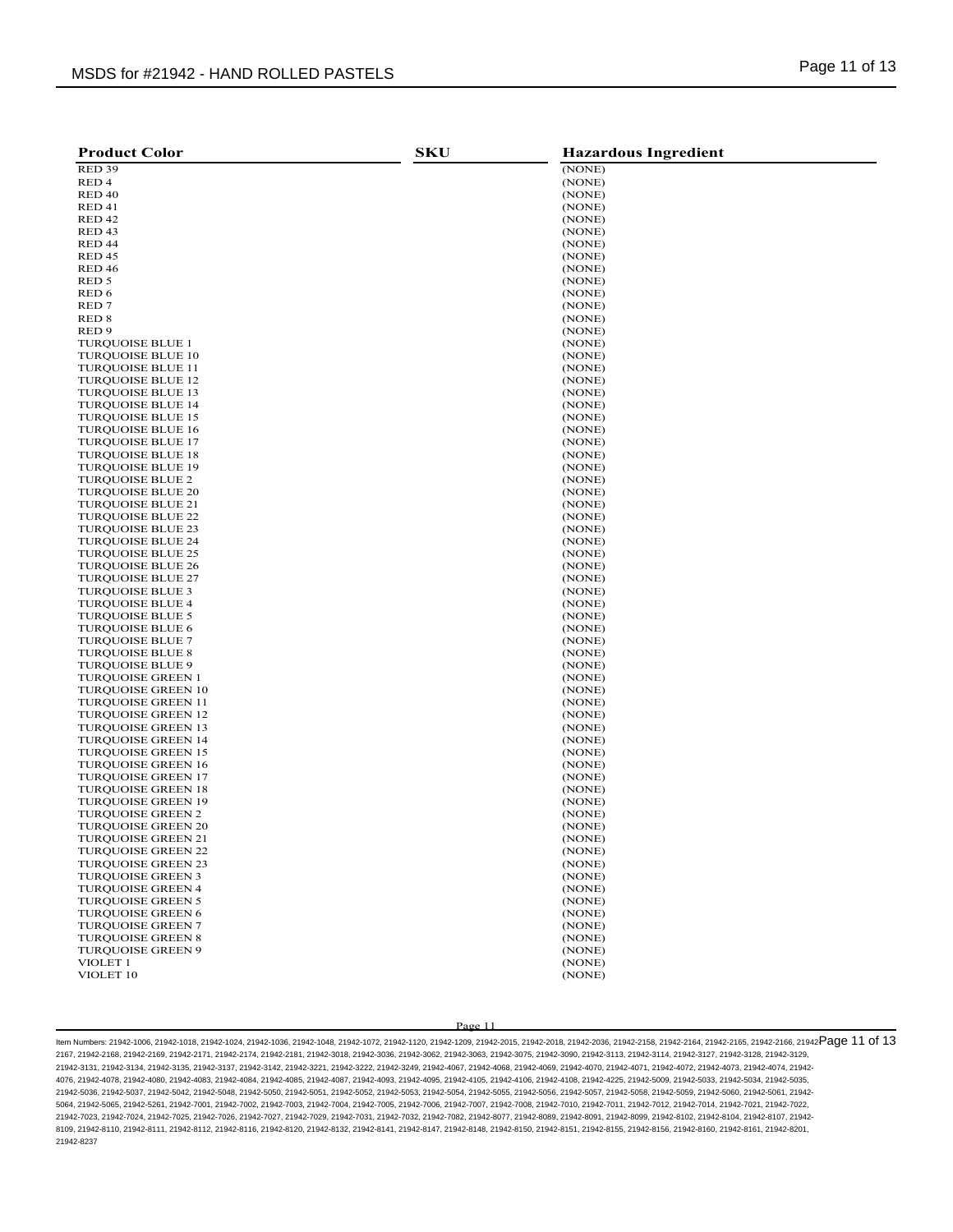| <b>Product Color</b>  | <b>SKU</b> | <b>Hazardous Ingredient</b> |
|-----------------------|------------|-----------------------------|
| VIOLET 11             |            | (NONE)                      |
| VIOLET <sub>12</sub>  |            | (NONE)                      |
| VIOLET 13             |            | (NONE)                      |
| VIOLET 14             |            | (NONE)                      |
| VIOLET 15             |            | (NONE)                      |
| VIOLET 16             |            | (NONE)                      |
| VIOLET 17             |            | (NONE)                      |
| VIOLET 18             |            | (NONE)                      |
| VIOLET <sub>19</sub>  |            | (NONE)                      |
| VIOLET <sub>2</sub>   |            | (NONE)                      |
| VIOLET <sub>20</sub>  |            | (NONE)                      |
| VIOLET <sub>21</sub>  |            | (NONE)                      |
| VIOLET <sub>22</sub>  |            | (NONE)                      |
| VIOLET <sub>23</sub>  |            | (NONE)                      |
| VIOLET <sub>24</sub>  |            | (NONE)                      |
| VIOLET <sub>25</sub>  |            | (NONE)                      |
| VIOLET <sub>26</sub>  |            | (NONE)                      |
| VIOLET <sub>27</sub>  |            | (NONE)                      |
| VIOLET <sub>28</sub>  |            | (NONE)                      |
| VIOLET <sub>29</sub>  |            | (NONE)                      |
| VIOLET <sub>3</sub>   |            | (NONE)                      |
| VIOLET 30             |            | (NONE)                      |
| VIOLET 31             |            | (NONE)                      |
| VIOLET 32             |            | (NONE)                      |
| VIOLET 33             |            | (NONE)                      |
| VIOLET 4              |            | (NONE)                      |
| VIOLET <sub>5</sub>   |            | (NONE)                      |
| VIOLET 6              |            | (NONE)                      |
| VIOLET <sub>7</sub>   |            | (NONE)                      |
| VIOLET <sub>8</sub>   |            | (NONE)                      |
| VIOLET <sub>9</sub>   |            | (NONE)                      |
|                       |            |                             |
| YELLOW 1<br>YELLOW 10 |            | (NONE)<br>(NONE)            |
| YELLOW 11             |            | (NONE)                      |
| YELLOW 12             |            | (NONE)                      |
|                       |            |                             |
| YELLOW 13             |            | (NONE)                      |
| YELLOW 14             |            | (NONE)                      |
| YELLOW 15             |            | (NONE)                      |
| YELLOW 16             |            | (NONE)                      |
| YELLOW 17             |            | (NONE)                      |
| YELLOW 18             |            | (NONE)                      |
| YELLOW 19             |            | (NONE)                      |
| YELLOW 2              |            | (NONE)                      |
| YELLOW 20             |            | (NONE)                      |
| YELLOW 3              |            | (NONE)                      |
| YELLOW 4              |            | (NONE)                      |
| YELLOW 5              |            | (NONE)                      |
| YELLOW 6              |            | (NONE)                      |
| YELLOW 7              |            | (NONE)                      |
| YELLOW 8              |            | (NONE)                      |
| YELLOW 9              |            | (NONE)                      |
|                       |            |                             |

ltem Numbers: 21942-1006, 21942-1018, 21942-1024, 21942-1036, 21942-1048, 21942-1072, 21942-1120, 21942-203, 21942-2015, 21942-2018, 21942-2168, 21942-2164, 21942-2166, 21942-2166, 21942-2166, 21942-2166, 21942-2166, 21942 2167, 21942-2168, 21942-2169, 21942-2171, 21942-2174, 21942-2181, 21942-3018, 21942-3036, 21942-3062, 21942-3063, 21942-3075, 21942-3090, 21942-3113, 21942-3114, 21942-3127, 21942-3128, 21942-3129, 21942-3131, 21942-3134, 21942-3135, 21942-3137, 21942-3142, 21942-3221, 21942-3222, 21942-3249, 21942-4067, 21942-4068, 21942-4069, 21942-4070, 21942-4071, 21942-4072, 21942-4073, 21942-4074, 21942- 4076, 21942-4078, 21942-4080, 21942-4083, 21942-4084, 21942-4085, 21942-4087, 21942-4093, 21942-4095, 21942-4105, 21942-4106, 21942-4108, 21942-4225, 21942-5009, 21942-5033, 21942-5034, 21942-5035, 21942-5036, 21942-5037, 21942-5042, 21942-5048, 21942-5050, 21942-5051, 21942-5052, 21942-5053, 21942-5054, 21942-5055, 21942-5056, 21942-5057, 21942-5058, 21942-5059, 21942-5060, 21942-5061, 21942- 5064, 21942-5065, 21942-5261, 21942-7001, 21942-7002, 21942-7003, 21942-7004, 21942-7005, 21942-7006, 21942-7007, 21942-7008, 21942-7010, 21942-7011, 21942-7012, 21942-7014, 21942-7021, 21942-7022, 21942-7023, 21942-7024, 21942-7025, 21942-7026, 21942-7027, 21942-7029, 21942-7031, 21942-7032, 21942-7082, 21942-8077, 21942-8089, 21942-8091, 21942-8099, 21942-8102, 21942-8104, 21942-8107, 21942- 8109, 21942-8110, 21942-8111, 21942-8112, 21942-8116, 21942-8120, 21942-8132, 21942-8141, 21942-8147, 21942-8148, 21942-8150, 21942-8151, 21942-8155, 21942-8156, 21942-8160, 21942-8161, 21942-8201, 21942-8237